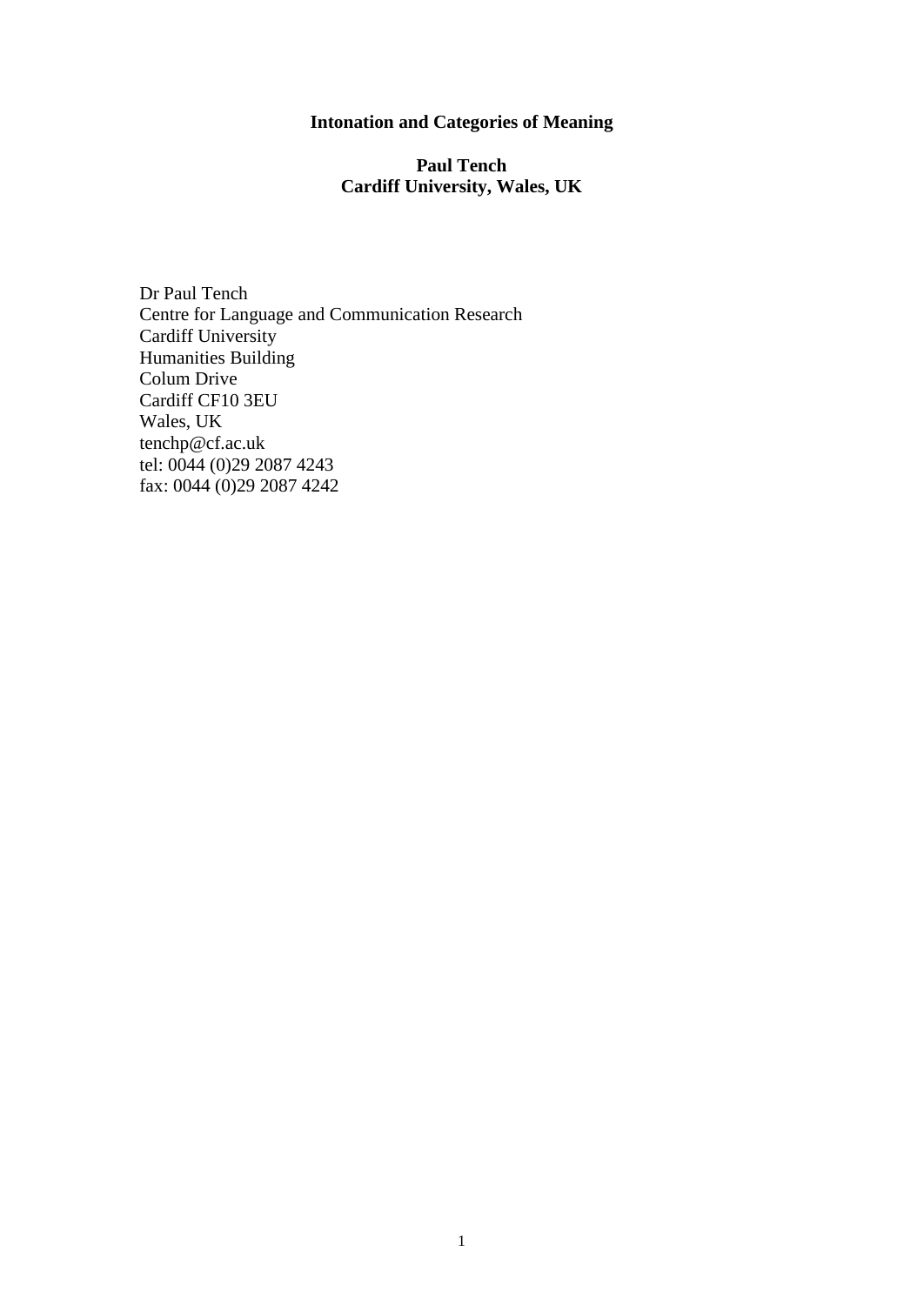### **Intonation and Categories of Meaning[1](#page-1-0)**

This paper is a personal review of the functions of intonation in the grammar and discourse of English speakers. It offers an extension to Halliday's classic statement (Halliday 1967, 1970) and also reflects recent innovations in intonation that have been widely reported. It also takes into account Fawcett's categories of meaning, or 'functional components' (Fawcett 1980), which are found useful as a basis for displaying six separately identifiable functions that intonation performs in English: the identification of spoken genres, phonological paragraphing, the organization of information, communicative (discourse) functions, the expression of attitude and the disambiguation of identically worded clauses. It concludes with a general statement about the neat association between the categories themselves and the subsystems of intonation.

Those familiar with Halliday's classic statement will find the following additional concepts: genre phonology, phonological paragraph, status of information, phonological dominance and deference, a mid level tone, and a raised rising tone.

<span id="page-1-0"></span><sup>&</sup>lt;sup>1</sup> A slightly revised version of a plenary given at the Systemic-functional Congress ... India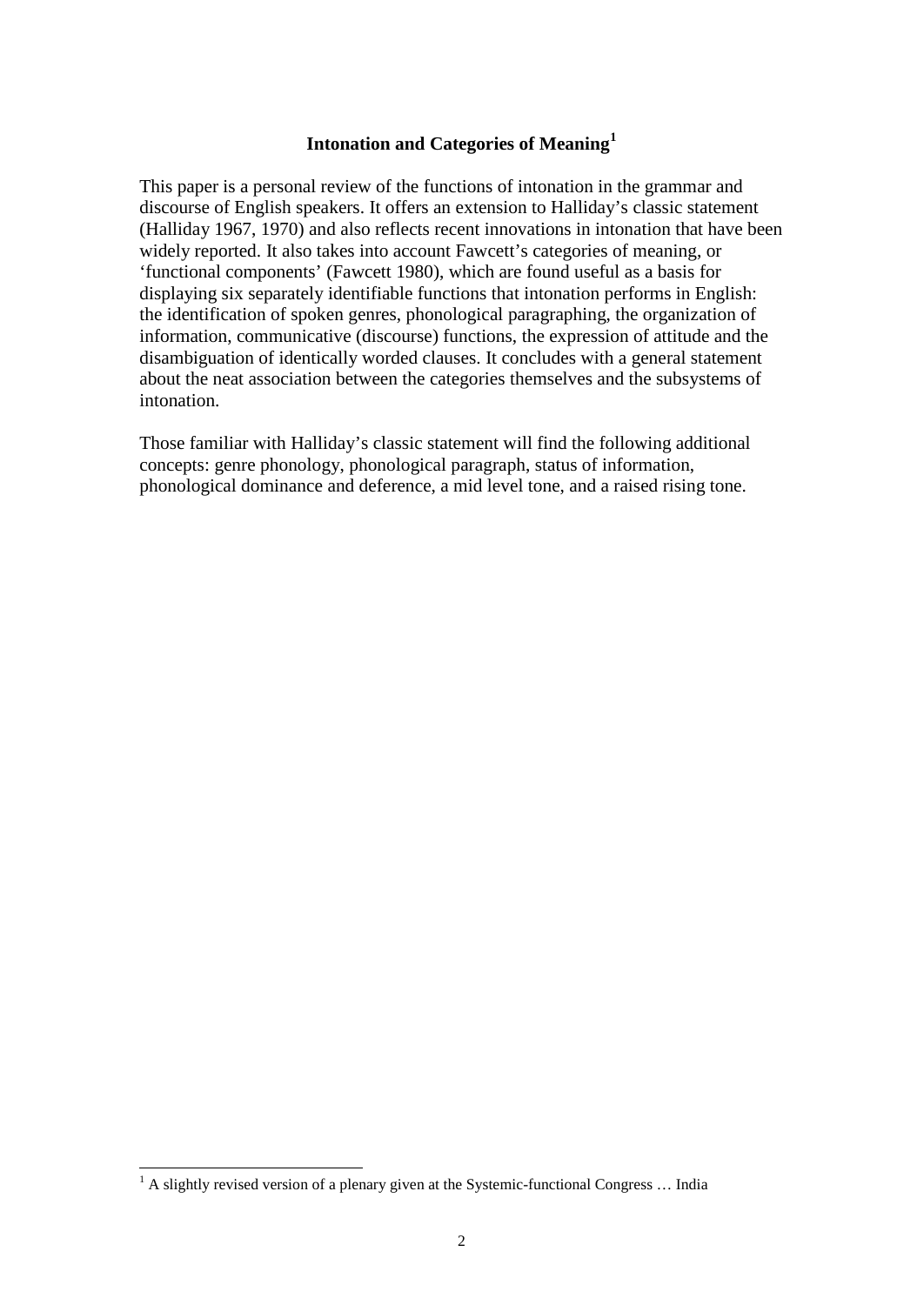### **Intonation and Categories of Meaning**

### **1 Introduction**

Intonation is an integral part of spoken language, because it conveys meaning. Thus any theory of spoken discourse that fails to take intonation into account must be regarded as deficient, and any transcription of discourse that fails to record at least salient items of intonation must be deemed inadequate or even misleading. We cannot speak without intonation. (Even a deliberate attempt to avoid intonation choices by maintaining a monotone is in fact a choice, which listeners will interpret!)

Intonation is primarily the linguistic use of pitch in discourse; loudness and length are also involved in providing the basic elements of prominence, but it is pitch that is the most distinctive element in the full set of intonation systems. Intonation is distinguished from lexical tone in tone languages; lexical tone can be defined as the linguistic use of pitch in words and contributes directly to the distinctive acoustic image ('signifiant') of each word in the language, whereas intonation relates to discourse, and thus to whole messages. Intonation accompanies the grammar of spoken clauses, whether a single clause constitutes the whole of a discourse, or only a single move in a larger discourse.

Many would argue that the significance of intonation in grammar was one of the major contributions that Halliday made to linguistic theory in the early days of 'scale and category' theory (Halliday 1961). He also contributed what has now become standard practice in intonation theory and analysis with the distinction between *tonality* (the segmentation of spoken discourse into discrete units of intonation), *tonicity* (the location of the most prominent element within each unit) and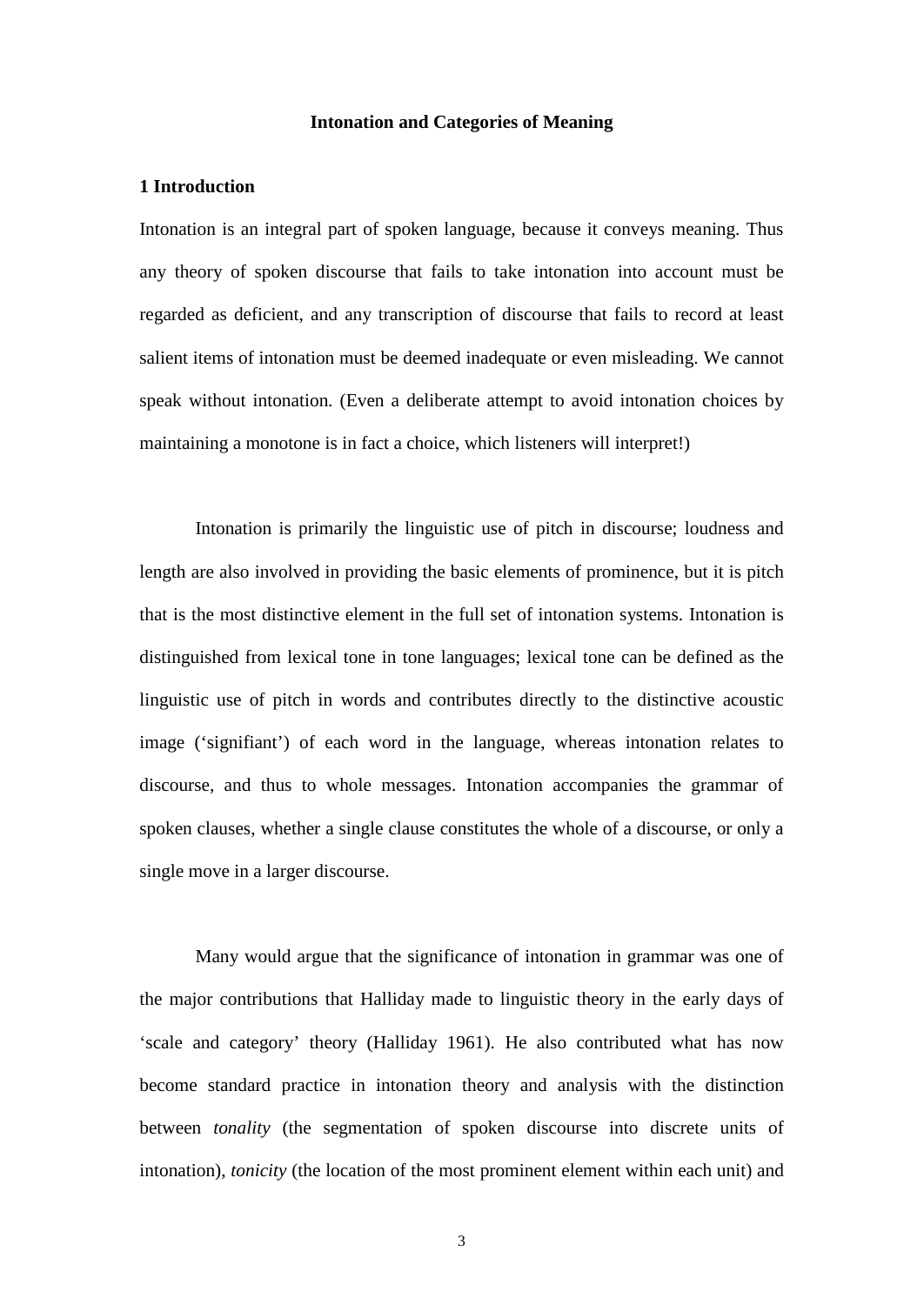*tone* (the pitch level and/or movement associated with prominent elements); although others may use alternative terminology, this basic, regular, distinction was first clearly propounded by Halliday.

Allow me to briefly illustrate these two contributions. Take, for instance, Halliday's introduction to the transitivity system with his example of a commotion in the air up above us (see Halliday 1985: 101), and in response to a question such as "What's that?" or "What's going on?" a statement is made in respect to birds flying overhead. Grammar is required to state what is going on:

# (1) Some birds are flying overhead

We recognise the reference to a process in the selection of a verb (*fly*), the reference to an actor involved in the process in the selection of a nominal group (*some birds*) and the reference to a circumstance in the form of an adjunct of location (*overhead*); thus we recognise the transitivity in the ideational metafunction. Furthermore, we recognize the mood in the interpersonal metafunction by the position of the subject before any finite form, and in this case, we recognize a declarative clause for a statement (or response). And in the textual metafunction, we recognize *some birds* as the theme and *are flying overhead* as the rheme. Thus we recognize the selections in the grammar that English makes available to the user from all the available options.

However, this grammatical selection to make reference to "the commotion in the air up above us" has to be realized in substance, the physical manifestation of language. The options available are either various forms of a visual nature (including writing, of course) or speech. Now just as words require pronunciation, so does grammar. In this particular case, we are quite likely, in the envisaged situation, to say (1) as a single intonation unit, with a falling tone accompanying *-head*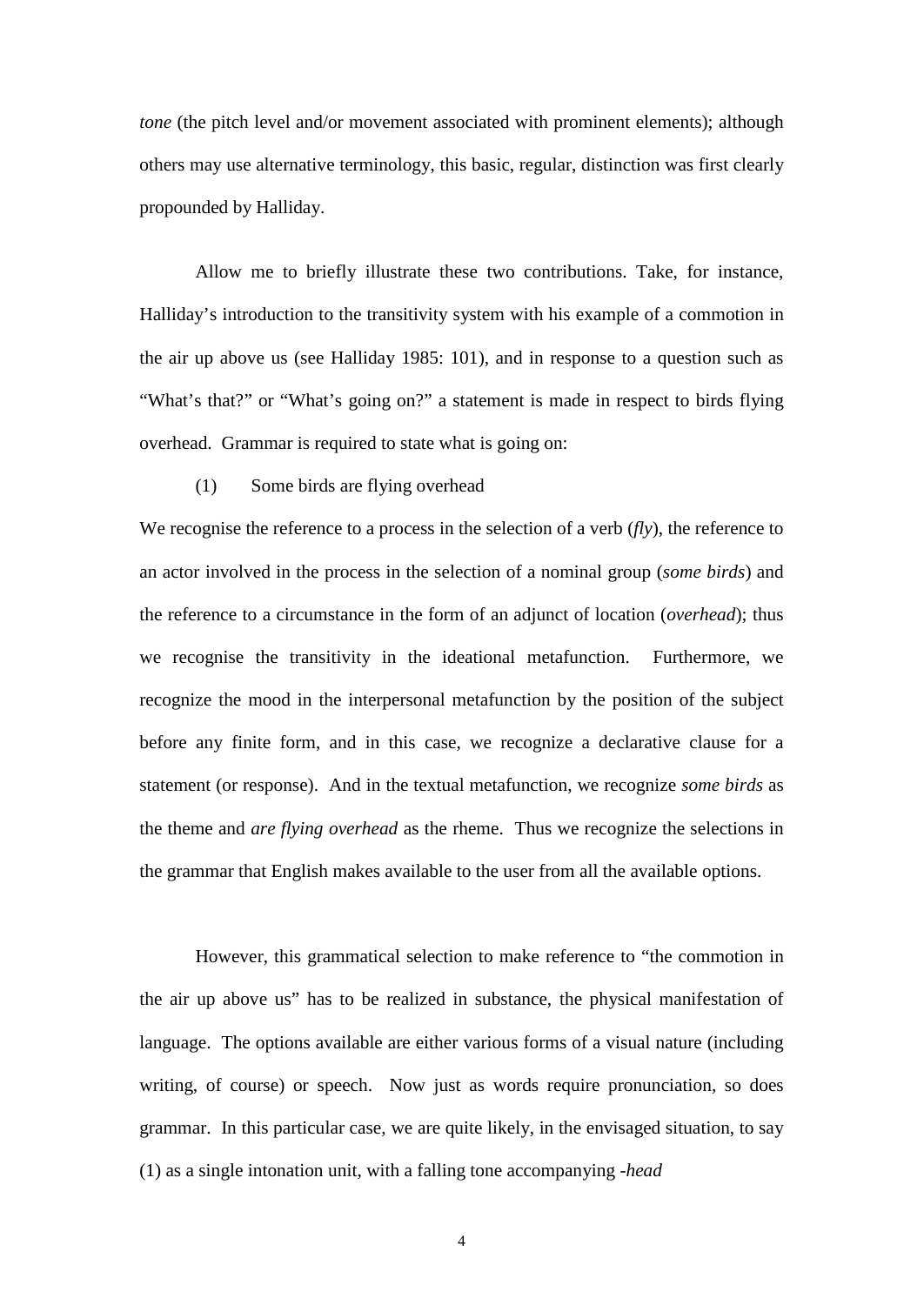#### (1a) some birds are flying over\head

This particular intonation arrangement indicates that the whole clause is to be recognized as a single piece of information, with all its information being regarded as new, or fresh, and, moreover, as a piece of information being complete in itself and presented as a statement. Thus, the grammatical selection of (1) has now been "articulated" in substance as (1a).

This kind of integration of information with grammar is one of the three reasons why I personally prefer Halliday's treatment of intonation to other major treatments. I was brought up on the traditional British school of intonation (Jones, Armstrong & Ward, Gimson, O'Connor & Arnold) with its emphasis on attitudinal meanings. However that tradition lacked any sense of integration of intonation with either grammar, or information structure, or indeed with the rest of phonology. In my contacts with the Summer Institute of Linguistics, I became familiar with K.L. Pike's model of intonation, in particular with his classic *Intonation of American English* (1945); he, too, emphasised the attitudinal role of intonation, but at least he did integrate intonation with the broader perspective of a phonological hierarchy (see also Pike 1967). Both Pike and the British school related intonation to the 'grammar' of statements, questions, commands and exclamations, but there was no attempt to integrate intonation as a relevant form of grammar on the scale that Halliday had demonstrated (Halliday, 1967).

Halliday, like Pike, presented intonation as a part of the phonology of a language, related in a hierarchical fashion to other manifestations of phonology (rhythm, syllable, consonant and vowel phonemes). He also presented intonation as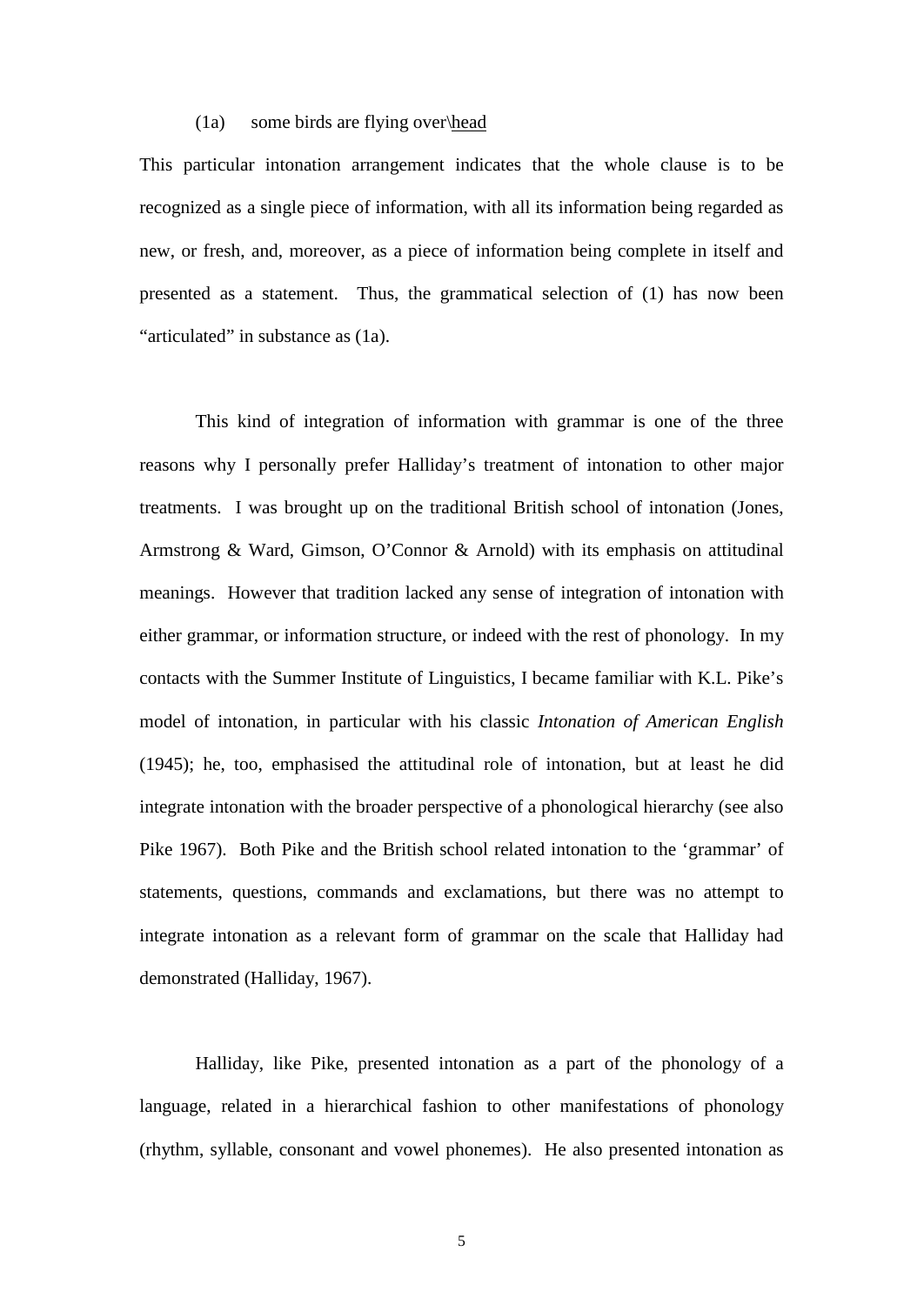an integral factor in the 'lexico-grammar' of English, and, crucially, expounded the semantic dimension of information structure. The 'segmentation' of spoken discourse into discrete units of intonation (tonality) represents the speaker's division of the total message into separate units of information. The location of the tonic syllable within each unit of intonation (tonicity) represents the speaker's decision on the focus of each piece of information. The third sub-system, tone, represents the speaker's handling of the relationships between units (eg major, minor, dependent) and between a unit (as a message) and an addressee in the sense of stating, questioning, commanding, etc.

Halliday's view of the three roles of intonation - in the semantic dimension of the organization of information in discourse, its close involvement with the lexicogrammar, and its place within the phonological hierarchy - is a far more comprehensive and integrated view than the traditional British school and adds significantly to Pike's model.

However, before I launch into an overview of intonation and catogories of meaning, there are two other points I would like to make. First of all, I have not yet done full justice to Pike's model. I very much appreciate Pike's exposition of the higher levels of phonology above the level (or 'rank') of the unit of intonation. There are, indeed, higher levels of phonological patterning in discourse that Halliday does not acknowledge; one level is akin to paragraphing in the written mode and marks off topics as a kind of staging device in the structure of a discourse; another level is what I call 'the prosodic composition' of different kinds of discourse, or genres - in other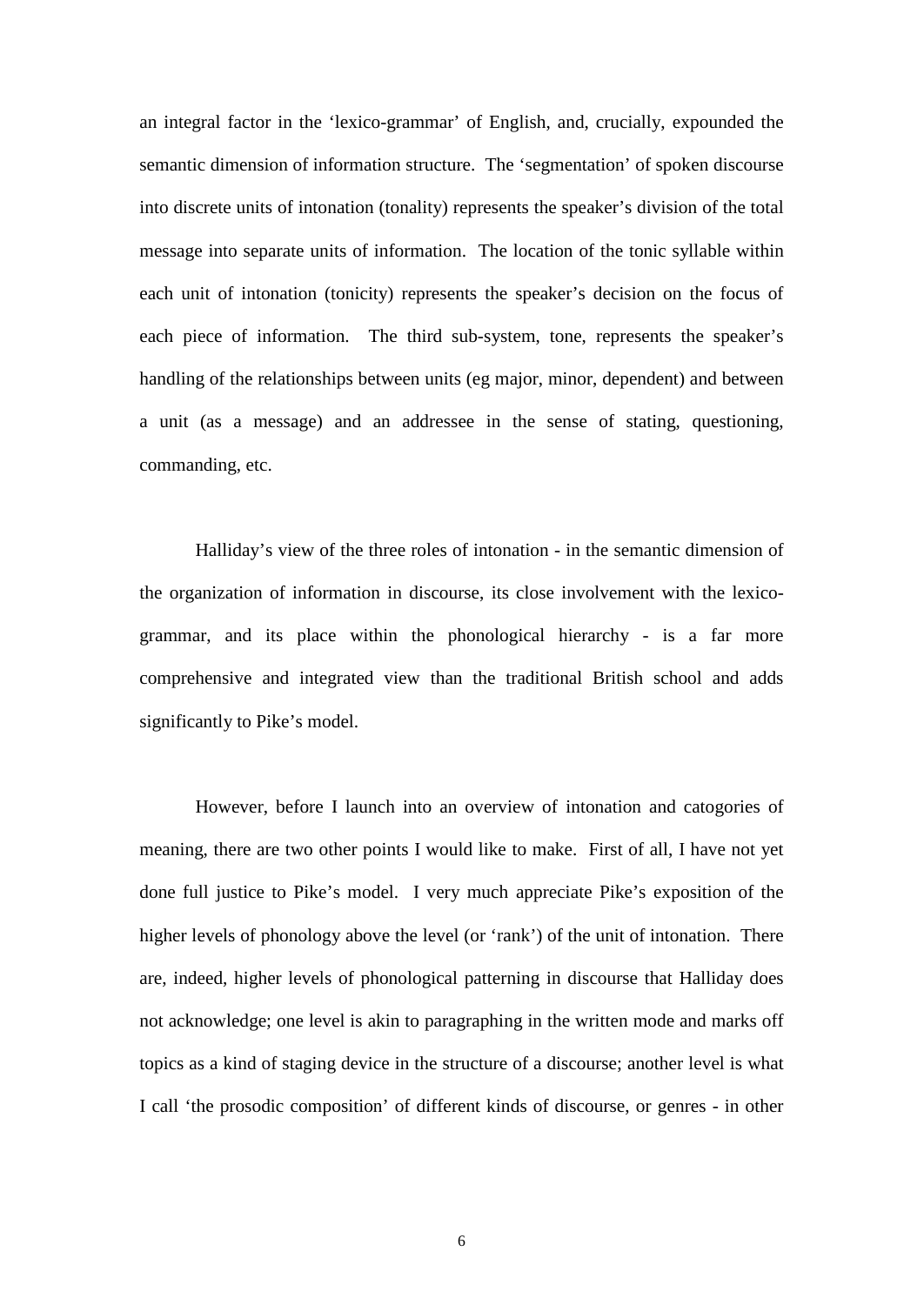words, the prosodic characteristics of a whole discourse. I shall return to these two topics shortly.

Secondly, when teaching from Halliday (1970), I could not help being struck by the different kinds of 'meaning' that intonation was said to convey. 'Statements', it seemed to me, belonged to a quite different kind of meaning to 'dependent clause'; both these 'meanings' were quite different in kind from notions of 'forcefulness' or 'reservation'; new and given information was of a different order again; likewise, 'unit of information'. This "over-broad" inclusiveness of grammar was a principal complaint by Crystal (1969a) - whose 'phonetic' description of English intonation (Crystal 1969b) has not yet been bettered, in my opinion. Hence, in my appraisal of Halliday (1970), Fawcett's concept of categories, or 'slices', of meaning appealed to me (Fawcett, 1980). Fawcett divided up the three metafunctions (ideational, interpersonal, textual) as ten separately identifiable categories of meaning, as follows: experiential, logical relationships, negativity; interactional, affective, modality; thematic, informational; discourse orgaizational and metalingual (Fawcett 1980: 58). Not all of them are relevant for an explication of the functions of intonation, but this finer set of distinctions gave me clues to discovering the catogories that **are** relevant for intonation. I eventually found it useful to present the functions of intonation in terms of six 'slices' of meaning, or roles in discourse. (A similar kind of categorization, though by no means identical, is to be found in Brown, Currie  $\&$ Kenworthy (1980), Couper-Kuhlen (1986), and Crystal (1997)).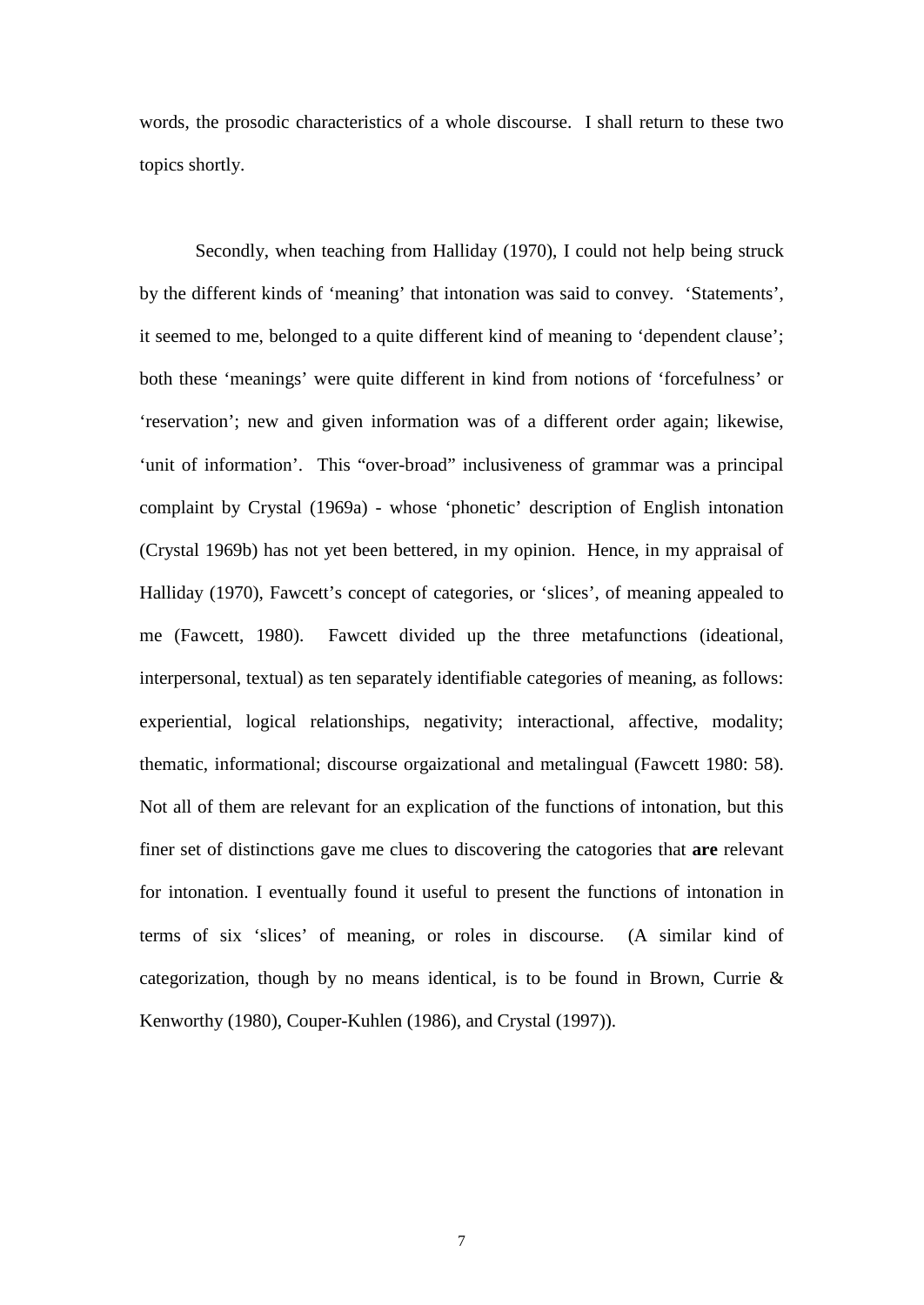### **2 Identification of spoken genres**

The first function of intonation I want to describe is related to a discourse as a whole. It was not acnowledged by either Halliday or Fawcett, but it was by Pike. Different genres have a different 'sound'. If you switch on the radio at random, you can tell almost immediately what kind of language event is taking place, even if the actual wording is muffled or unclear - as it might be against excessive noise interference. The 'sound' of news reading is noticeably different from other monologues; quite different, for instance, from a weather forecast, or a narrative, or poetry, or preaching, or prayer, and so on. The 'sound' of an informal conversation is different from a debate, or an interview, or an interrogation, or a drama, and so on.

The distinctive 'sound' of a genre is its 'prosodic composition'. Intonation is a vital contributor to prosodic compositions by way of length of intonation units, proportions of falls and rises, degree of variety of tones and pretonic patterns. Other 'paralinguistic' features include variations in tempo, loudness and pitch; degree of rhythmicality, resonance and tension; and the possibility of vocalizations like whisper, huskiness and creaky voice. All of these 'paralinguistic' features typically characterize a whole intonation unit or, indeed, a sequence of them. 'Prosodic composition' then refers to the totality of such features characterizing a whole discourse.

One example alone will have to suffice. What is it that makes prayer sound like prayer? Look at the following transcript of a well known prayer as recorded on radio; notice that each intonation unit, except the final one, contains a level tone (Tench 1990: 504).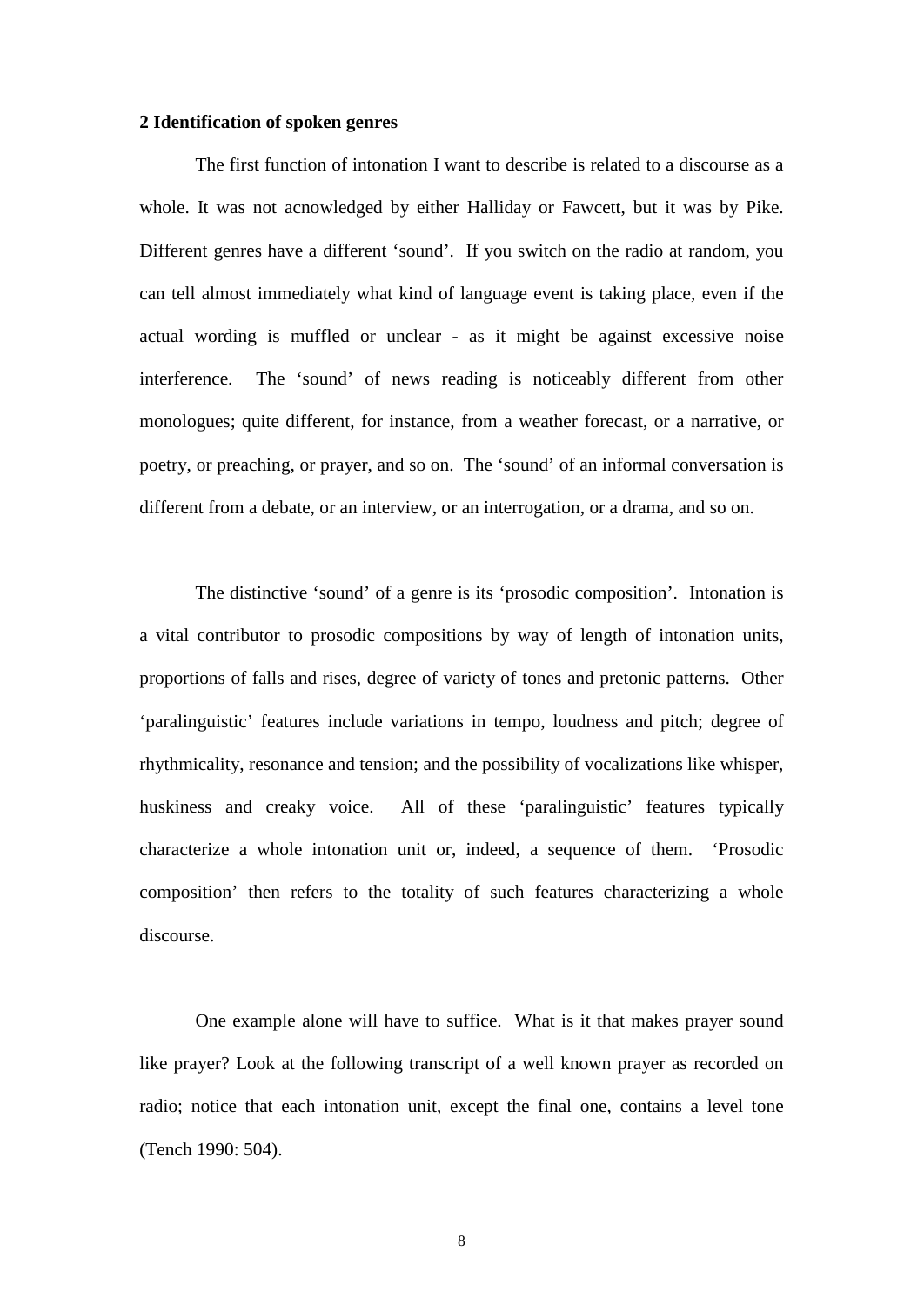| - which art in -heaven<br>- hallowed be thy *-name*<br>- thy kingdom -come<br>- thy will be -done<br>. in earth . as it is in -heaven<br>- give us this -day<br>. our daily -bread<br>- and for give us our -trespasses<br>- as we for give -them<br>that trespass a gainst -us<br>- and lead us not into temp-tation<br>- but *de liver us* from -evil<br>- for thine is the -kingdom<br>the power and the -glory<br>- for ever and -ever | (2) | our *-father* | $(*$ trem) |
|--------------------------------------------------------------------------------------------------------------------------------------------------------------------------------------------------------------------------------------------------------------------------------------------------------------------------------------------------------------------------------------------------------------------------------------------|-----|---------------|------------|
|                                                                                                                                                                                                                                                                                                                                                                                                                                            |     |               |            |
|                                                                                                                                                                                                                                                                                                                                                                                                                                            |     |               | $(*term)$  |
|                                                                                                                                                                                                                                                                                                                                                                                                                                            |     |               |            |
|                                                                                                                                                                                                                                                                                                                                                                                                                                            |     |               |            |
|                                                                                                                                                                                                                                                                                                                                                                                                                                            |     |               |            |
|                                                                                                                                                                                                                                                                                                                                                                                                                                            |     |               |            |
|                                                                                                                                                                                                                                                                                                                                                                                                                                            |     |               |            |
|                                                                                                                                                                                                                                                                                                                                                                                                                                            |     |               |            |
|                                                                                                                                                                                                                                                                                                                                                                                                                                            |     |               |            |
|                                                                                                                                                                                                                                                                                                                                                                                                                                            |     |               |            |
|                                                                                                                                                                                                                                                                                                                                                                                                                                            |     |               |            |
|                                                                                                                                                                                                                                                                                                                                                                                                                                            |     |               | $(*$ trem) |
|                                                                                                                                                                                                                                                                                                                                                                                                                                            |     |               |            |
|                                                                                                                                                                                                                                                                                                                                                                                                                                            |     |               |            |
|                                                                                                                                                                                                                                                                                                                                                                                                                                            |     |               |            |
|                                                                                                                                                                                                                                                                                                                                                                                                                                            |     | $-$ a \men    |            |

The pretonic pattern is usually level too, but at a slightly higher pitch than the tone itself. The only significant pitch movement is in the final unit: a fall to signify completion. Also each intonation unit is followed by a pause of stressed syllable length (symbolized by -), except where a clause is not completed (cf. lines 5-6; 10- 11; 14-15), in which case the pause is much shorter (symbolized by .). (The items in the right bracketed column indicate paralinguistic features that relate either to the whole unit or to the part marked off by  $*$ ; trem = tremulousness.)

In case it is argued that these characteristics are caused by the 'choral' effect of a congregation speaking in unison, I add here a second example, said by the minister by himself, impromptu, at the beginning of the service (Tench 1990: 505). Exactly the same characteristics prevail.

(3) al mighty -God . and our most merciful -father - we thank Thee that we can come to -Thee - in that name which is above every other \*-name\* (\*trem) - the \* name\* of our Lord and Saviour Jesus -Christ (descend)(\*trem)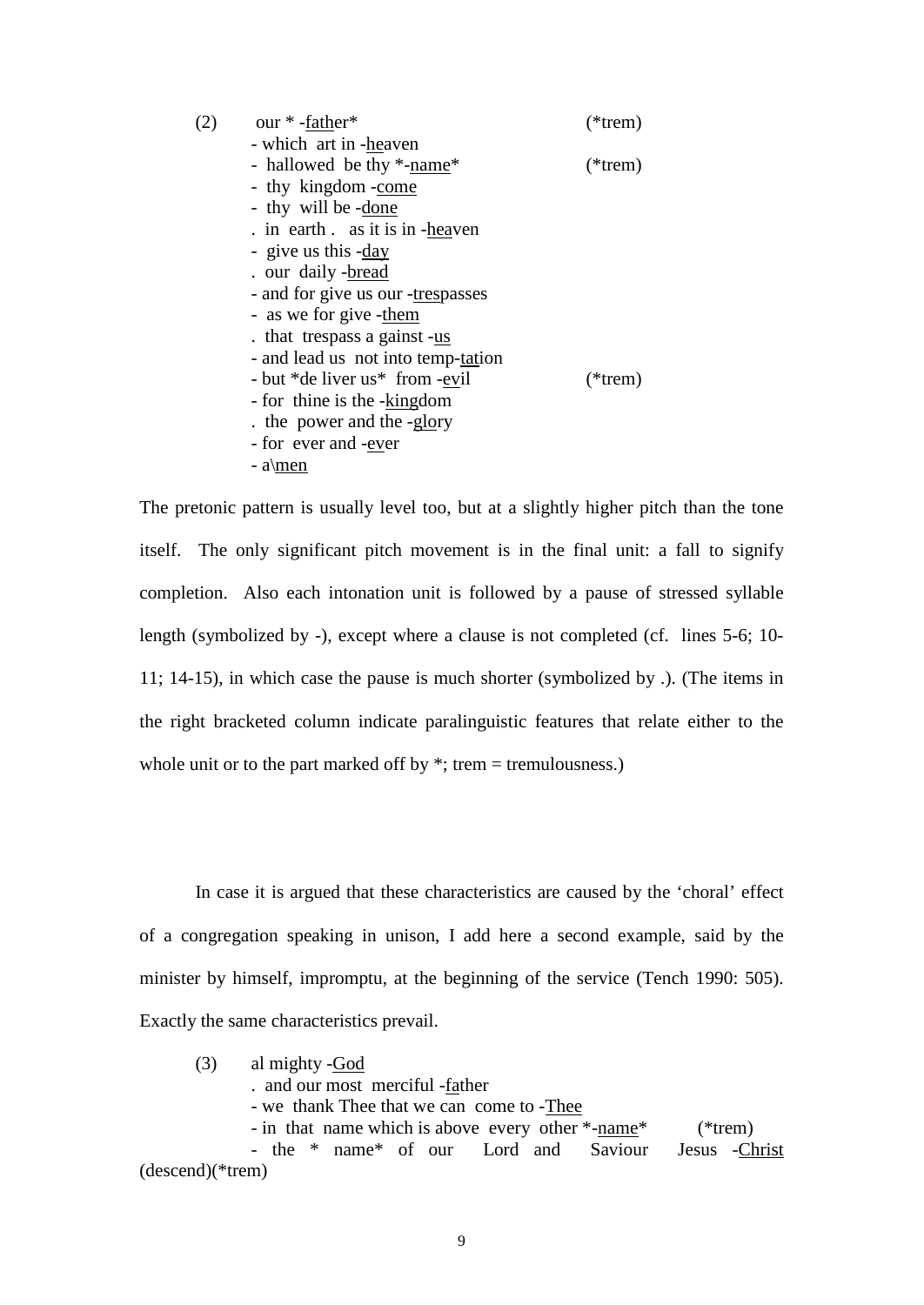| - and as we es pecially re member to-day    |           |
|---------------------------------------------|-----------|
| - the resur rection of Jesus - Christ       |           |
| - we ask Thee in Thy -mercy                 |           |
| - that Thy presence. will be -with us       |           |
| - and with all who will share this -service | (descend) |
| with us as -well                            |           |
| - for this we -ask                          | (ascend)  |
|                                             |           |

Our cultural conception of this particular kind of spoken discourse includes this peculiar, distinctive, prosodic composition.

Try saying either prayer with a variety of tones, etc, and you lose the sense of the 'sound' of prayer; to some, such substitution might even suggest a mocking of prayer. For further reading on the genre function of intonation, see Tench (1990:476- 514), Crystal & Davy (1969, 1975) and Johns-Lewis (1986).

# **3 Phonological paragraphing**

The second function of intonation above the level of the clause is related to the equivalent of paragraphing in the written mode. In the same way as a writer organizes their total message into a series of topics contained in paragraphs, a speaker uses certain features of intonation to indicate what I have called 'phonological paragraphs'. This phonological paragraphing is most distinctly heard in newsreading, where a script, organized in written paragraphs, is read aloud. The newsreader does not "tell" you when one news item finishes and the next one begins, except by intonation. A new 'paragraph' is signalled by a relatively high pitched onset syllable of the first intonation unit; each successive onset syllable is pitched lower. The end pitch of falls is successively lower too; the final pitch is not only lowest of all in sequence, but is also accompanied by a slackening of pace in the final unit and followed usually by a distinctly longer pause. The next unit will be the beginning of a new paragraph and set at a noticeably higher pitch.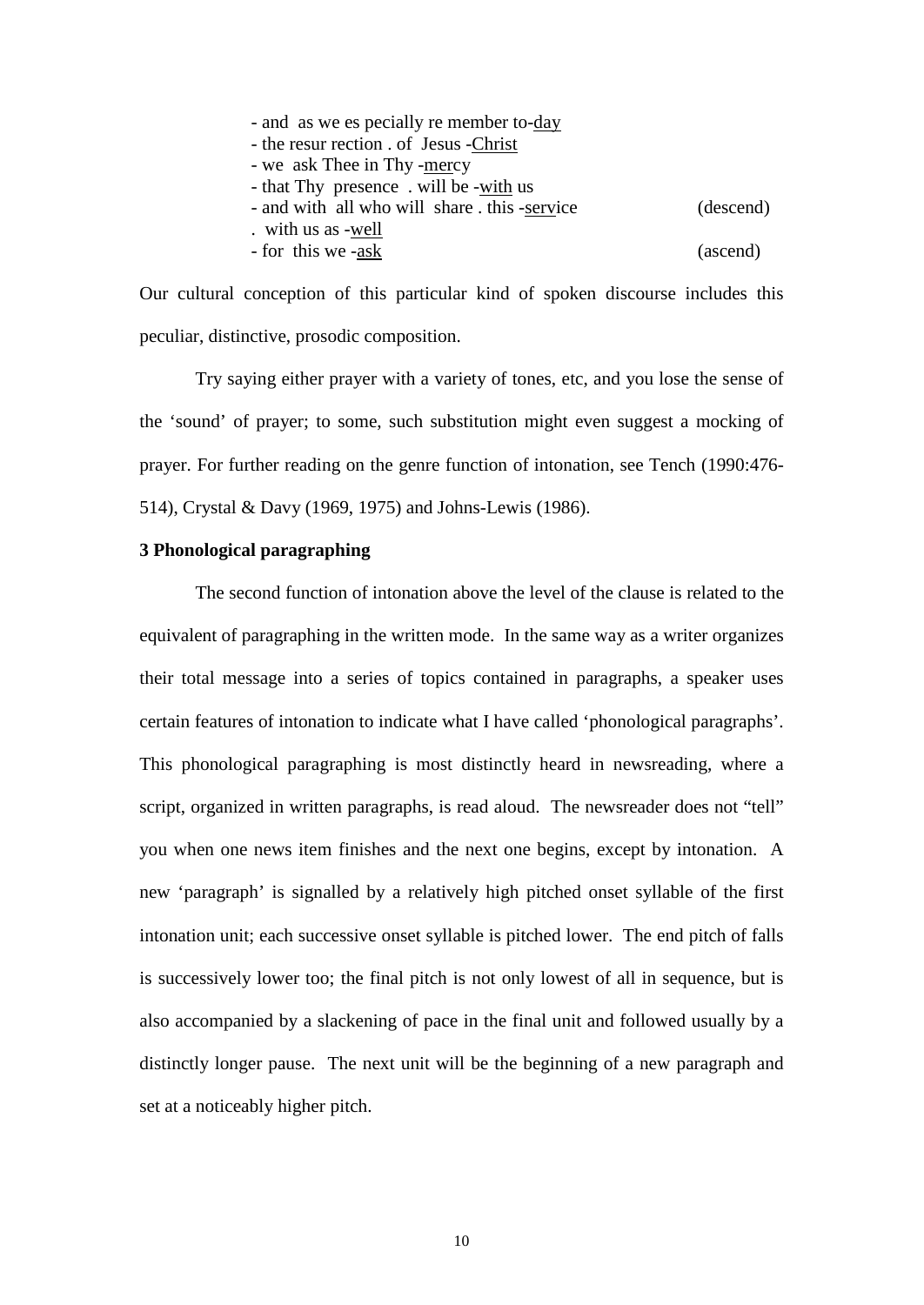Phonological paragraphs have also been called 'paratones' (on the analogy of 'paragraph') and 'pitch sequences'. For further reading, see Lehiste (1979), Brazil  $\&$ Coulthard (1979), Brown & Yule (1983) and Couper-Kuhlen (1986).

### **4 Organization of information**

Intonation can thus be readily seen as the potential pronunciation of genres and topics. We now turn to its roles at the level of the clause. I see at least three distinctive roles for intonation in relation to clause-level grammar, involving the informational, interactional and thematic categories of meaning. Firstly, intonation realizes the speaker's perception of the organization of their information both experientially and textually; secondly, it realizes the interpersonal dimension in types of communication; and thirdly, it realizes the speaker's attitude accompanying the message. It is possible to argue for an additional fourth role, in disambiguating potential syntactic 'minimal pairs', where an identical 'surface' wording may 'hide' two significantly different syntactic patterns; however I acknowledge that it is also possible to argue that these cases may simply be examples of different organizations of information involving distinctive syntactic patterns which happen to require identical strings of words. Nevertheless, in order to draw attention to these cases, particularly as potential sources of difficulty for learners, I am treating them separately as an additional fourth role for intonation in grammar. There is, therefore, a total of six different roles for intonation - six different kinds or 'slices' of meaning in spoken discourse, four at the clause level of grammar and two above it.

Thus, the third function of intonation relates to the speaker's own perception of their organization of information. All three sub-systems - tonality, tonicity and tone - are involved. Tonality - the segmentation of discourse into individual units of intonation in sequence - represents the speaker's perception of the number of units of

11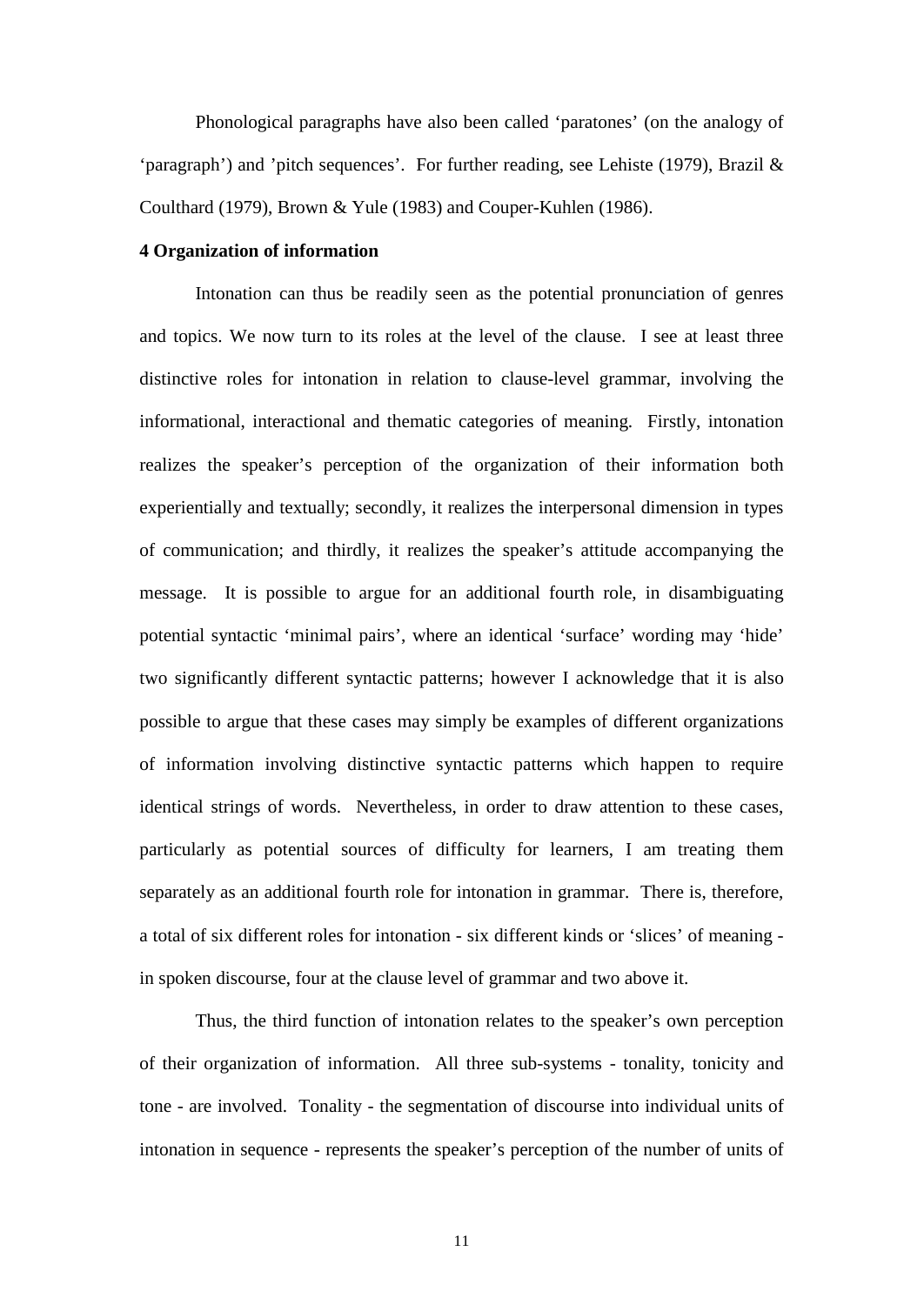information. In (1a) above, the speaker perceives the total message as one single piece of intonation; in (2) and (3), each line represents the speakers' 'management' of the total message as single, discrete, pieces of information. There is the possibility of systemic choices; if, instead of the response in (1a), the speaker perceived the message as two units of information, the possibility of a different segmentation is available, as for example:

#### (1b) some \birds | flying over\head

In this case, the speaker's immediate response may have been to identify the actors involved, and then add as, perhaps, an afterthought, what the actors were doing. Thus, there is a choice in the tonality system.

However, there is good reason for simple, single, straightforward clauses that do not exceed five stresses to be realized as a single intonation unit. We use clauses to convey information in grammatical terms in order to represent a situation like (1) and we use intonation units to convey that very information in phonological terms. Clauses and intonation units are thus typically co-extensive. This typical coextensiveness is captured in the term 'neutral tonality'. Cases like (1b), where an intonation unit is not co-extensive with the whole clause, are referred to as 'marked tonality'.

An intonation unit, whether in neutral or marked tonality, has one obligatory component, the tonic segment. This contains the most prominent stress (= tonic syllable) and carries the most significant pitch movement of the whole unit. The location of the tonic syllable relates to another sub-system, known as tonicity. In English, there is a very high level of expectation that the tonic syllable will be found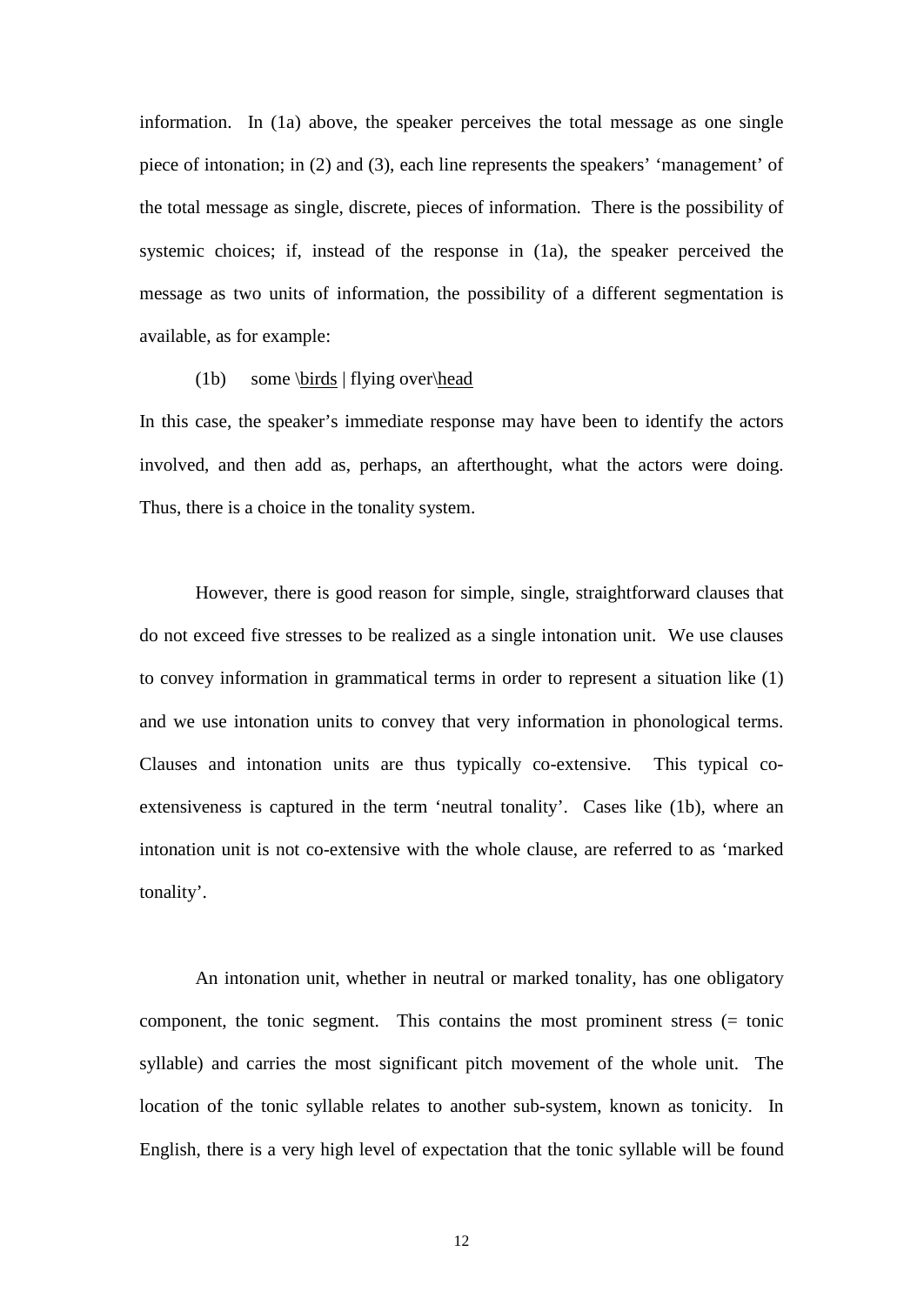on the last lexical item in each intonation unit, as in (1a), (1b), (2) and (3). This expectation is in the order of 80% probability. It usually means that all the information in the intonation unit is new; thus the focus of intonation is broad. When the tonic syllable is found in its expected place, the tonicity is described as 'neutral'. 'Marked tonicity' is thus the location of the tonic syllable on either a non-lexical (or grammatical) item or on a non-final lexical item. This usually means that the focus of information is narrow, because part of the information within the unit is not new, but 'old', or 'given'. For instance, a person might wish to correct the information given in (1a/1b), as follows

- (4) A : what's \that
	- B : some birds are flying over\head
	- C : they're actually \fighting overhead

C's utterance is one intonation unit, but with marked tonicity; the focus is narrowed to *actually fighting*, with *they're* and *overhead* given. This shifting of the tonic to any position in the clause/intonation unit is a well-known feature of English intonation.

The tonic segment is usually preceded in the intonation unit by a stretch of sound known as the pre-tonic segment. I say "usually", because there are often occasions when the tonic syllable actually occurs first as in

 $(5)$  \yes

(6) \Hyderabad is where we are meeting

The pretonic segments of (4) are:

A : what's

B : some birds are flying over

C : they're actually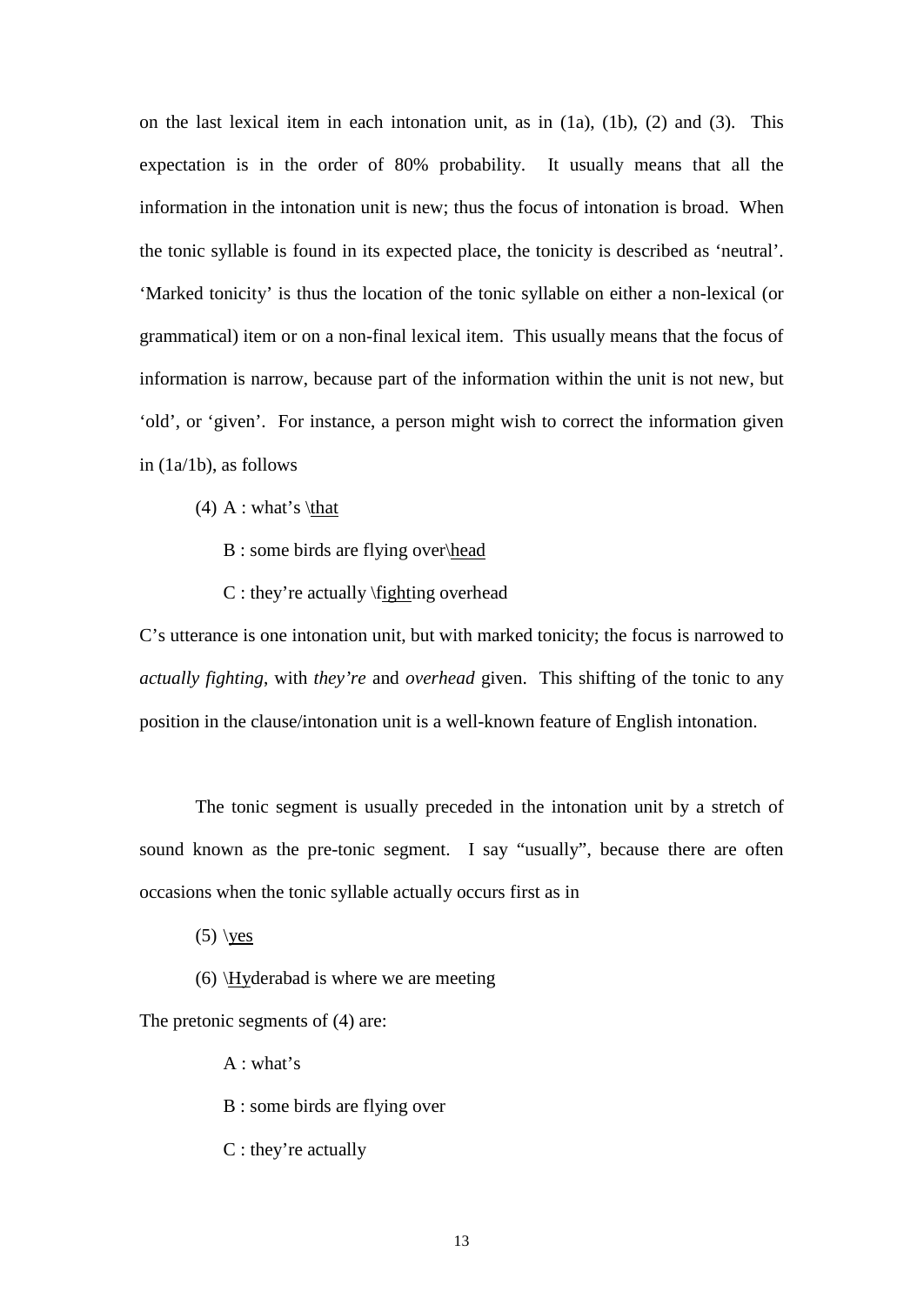In traditional terminology, the pre-tonic segment comprises a *head*, which consists of the first stressed syllable (the *onset* syllable) and all other stressed and unstressed syllables up to, but not including, the tonic syllable. Any unstressed syllables preceding the head are called the *pre-head*. The tonic segment comprises the tonic syllable, often also called the *nucleus* or *nuclear syllable*, and any following stressed or unstressed syllables, called the *tail*. The tonic syllable is marked by underlining (although other linguists use a variety of other typographically prominent devices: CAPITALS, *italics*, **bold**). An example of the tonality and tonicity of a turn in a dialogue is given below:

| pretonic segment                               | tonic segment |
|------------------------------------------------|---------------|
|                                                |               |
|                                                |               |
| well I went to Cardiff station in the /morning |               |
| pre-head   head                                | tonic   tail  |
|                                                | nucleus       |

to catch a train at half past \eight *pre-head | head* | tonic

all rather a / $\frac{\text{pleasant time}}{\text{tonic }|\text{tail}}$ *head | tonic | tail*

(from Tench (1990: 489))

Notice how the three intonation units co-extend with clauses, even though the second clause is non-finite and the third is verb-less. Notice too how the tonicity is neutral in the first two units, but marked in the third, because the speaker perceives *time* as given.

Tonality reflects the experiential function, tonicity at least one aspect of the textual function. Tone also reflects textuality in the sense that it represents the speaker's perception of the status of information - the relative importance of each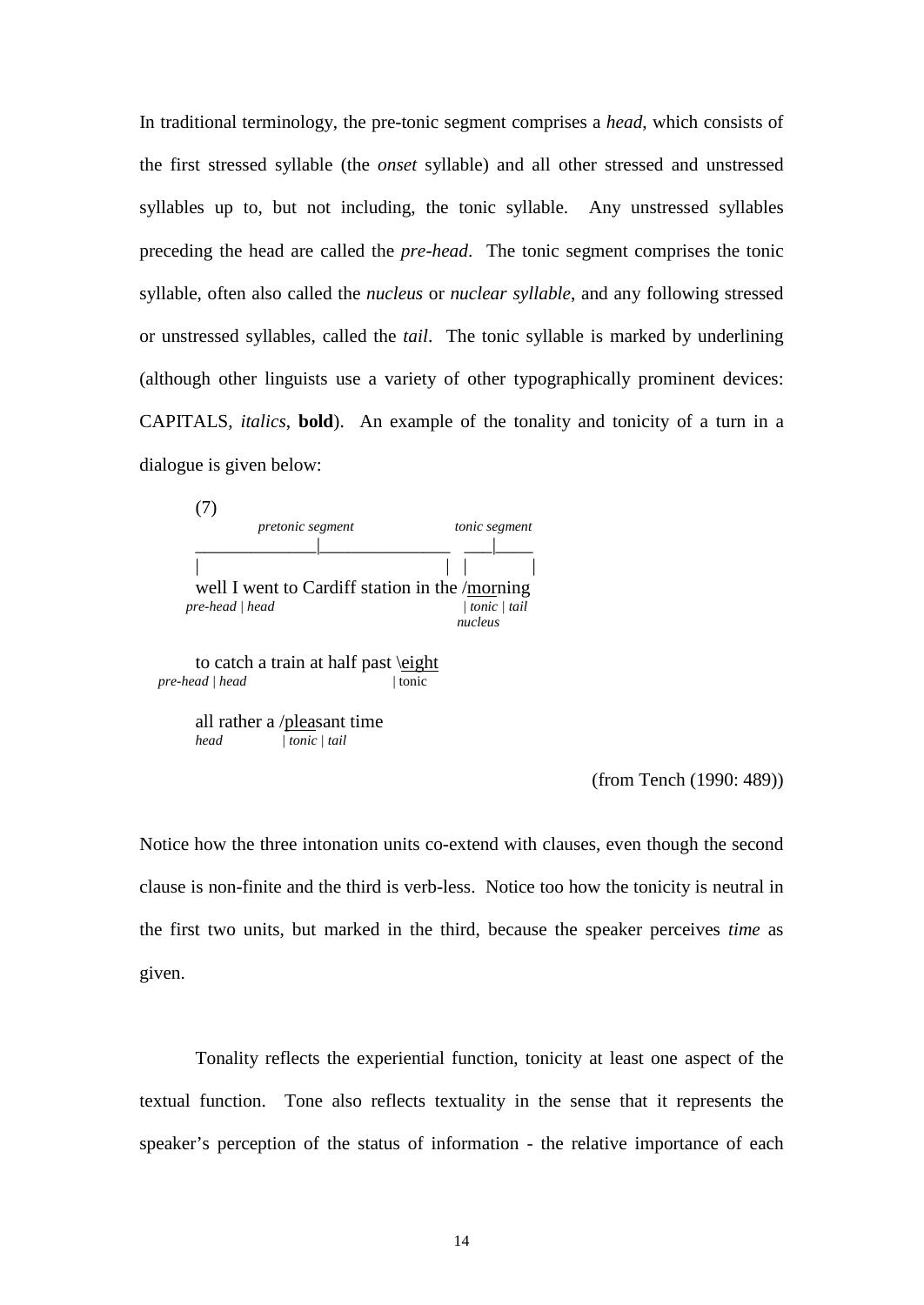successive piece of information. Halliday (1967) drew attention to differences between *major* information signalled by a falling tone and *minor*, signalled by a low rising tone. Referring to the "commotion in the air up above us", a person could have commented thus:

(8) some birds are flying over\head | at the /moment

The fall in the first unit (whose boundary is marked by  $\vert$  in this presentation, though by // in Halliday's work) designates that piece of information as the major piece, and the rise in the second as relatively less important, thus minor.

A rising tone also indicates incompleteness and, with this meaning, precedes a unit with a falling tone. Compare

(9) this is my first visit to \India

as a major piece of information, with an identical wording but rising tone

(10) this is my first visit to /India

which leaves the listener with the distinct impression that more is to follow, as *This is my first visit to India .....*

Besides the fall and the rise options, there is a third option, the fall-rise. At this point, I need to refer to what Halliday & Matthiessen (1999) have called the 'dissociation of associated pairs', or 'de-construal', to explain the development of the fall-rise in English. Learners of English intonation may well find the form and meaning of the fall-rise problematical if it does not exist in their mother tongue.

Falls are associated with major information; this particular relationship between a particular form and a particular meaning is an "associated pair". Similarly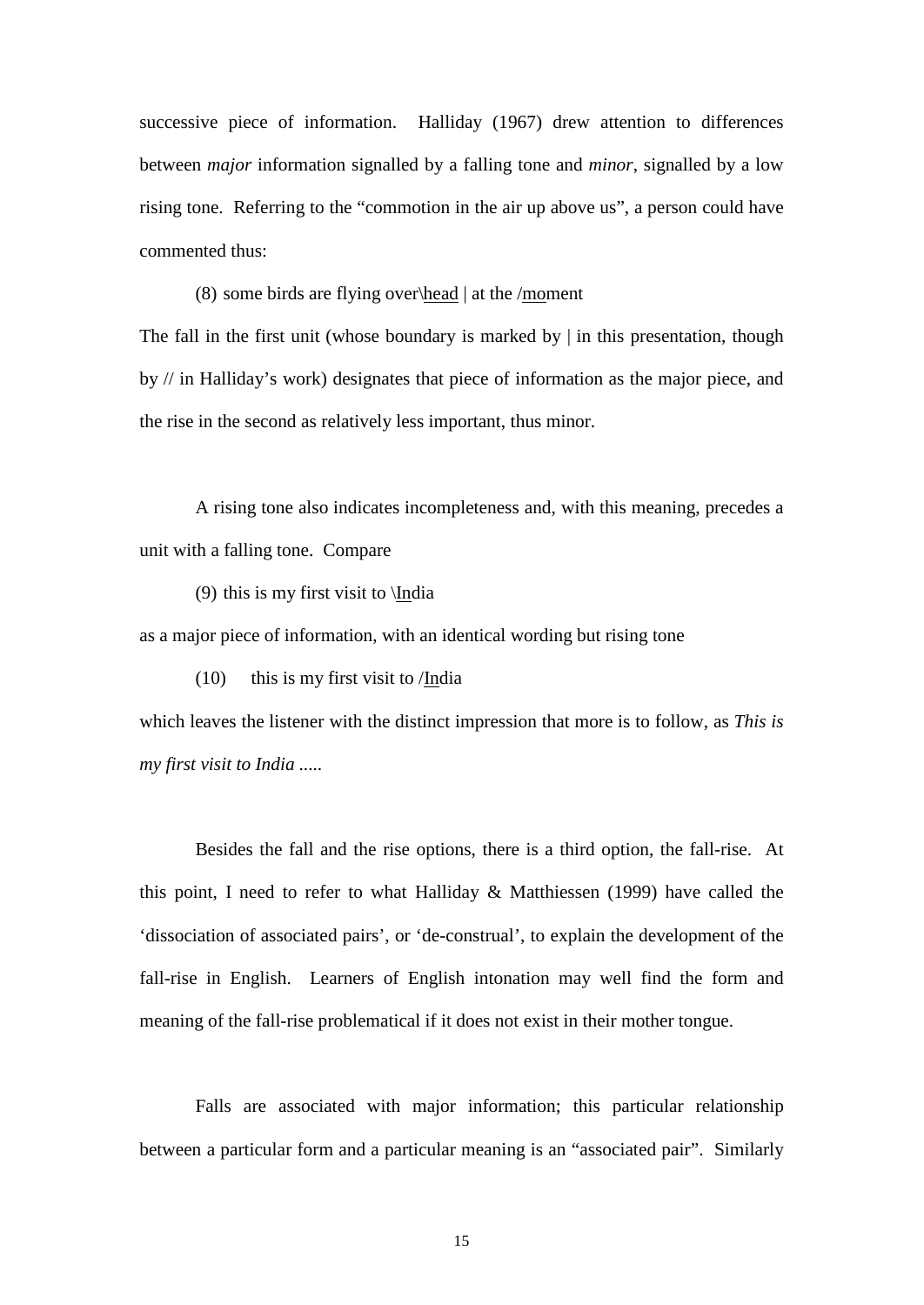the relationship between rises and incomplete information is an "associated pair". Historically, it appears that English speakers managed to combine the two forms to produce a complex form, a fall followed immediately by a rise, which can be articulated on a single syllable if need be. The complex form combined the two meanings: a major piece of information which is actually conveyed in the lexicogrammatical wording, and a sense of incomplete information implying that there is more to follow - or, to be more strict, there is additional information that is not conveyed by the lexico-grammar, but is implied, and that the addressee is expected to understand.

If, for example, I am asked *Is this your first visit to this part of the world?*, I could honestly reply

(11) this is my first visit to  $\sqrt{I}$ ndia

This combines the sense of major information of (9) and the expectation of additional information of (10). And indeed, in my case, there *is* additional information, since I have visited another country in this part of the world, even though I might feel it unwise to mention that country by name given the current political and military tensions!

The sense of implication of additional, though not verbalized, information lies behind the use of fall-rise in another context. The preceding example involves the meaning of the whole clause, but a fall-rise can accompany just the theme of a clause, too, as in

(12)  $\forall$ this | is my first visit to \India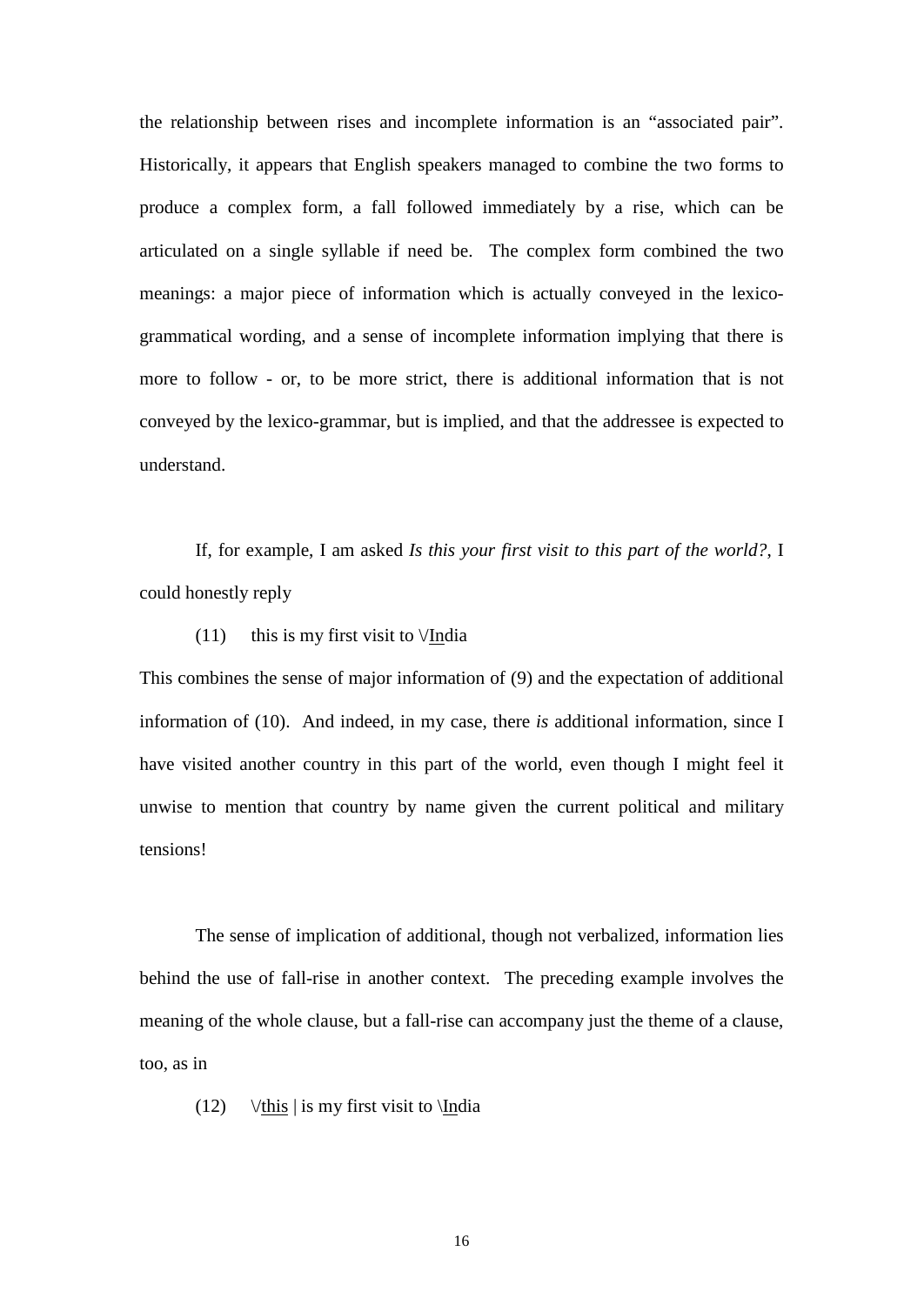In this case, the theme is highlighted, as if the speaker wished to say something like *this present visit (is, in fact, my first visit to India)*.

Thus the total tone system to signal status of information is as follows:

fall  $\therefore$   $\qquad$  = major information (this is my first visit to \India) (final) rise : / = minor information (this is my first visit to  $\langle$ India | this /year) (non-final) rise : / = incomplete information (this is my first visit to /India  $\vert$ ....) (final) fall-rise :  $\lor$  = implication (this is my first visit to  $\lor$ India) (non-final) fall-rise :  $\lor$  = highlighting of theme ( $\lor$ this | is my first visit to  $\setminus$ India)

But this is not the whole story of intonation at the level of the clause.

# **5 Communicative functions**

A fourth role of intonation relates the clause to the interpersonal metafunction, Fawcett's interactional component. As is well known, a falling tone can signal a statement, a *wh-* question, a command or an exclamation, and a rising tone can signal a polar *(yes/no)* question, as in (13):

### (13) is this your first visit to /India

The falling tone appears to signify that the speaker is confident of the validity of the proposition contained in the lexico-grammar, whereas the rising tone signifies that the speaker is uncertain, but willing to defer to the supposed superior confidence of the addressee. In (9), the speaker knows, and tells; in (13), the speaker does not know, defers to the supposed knowledge of the addressee, and asks.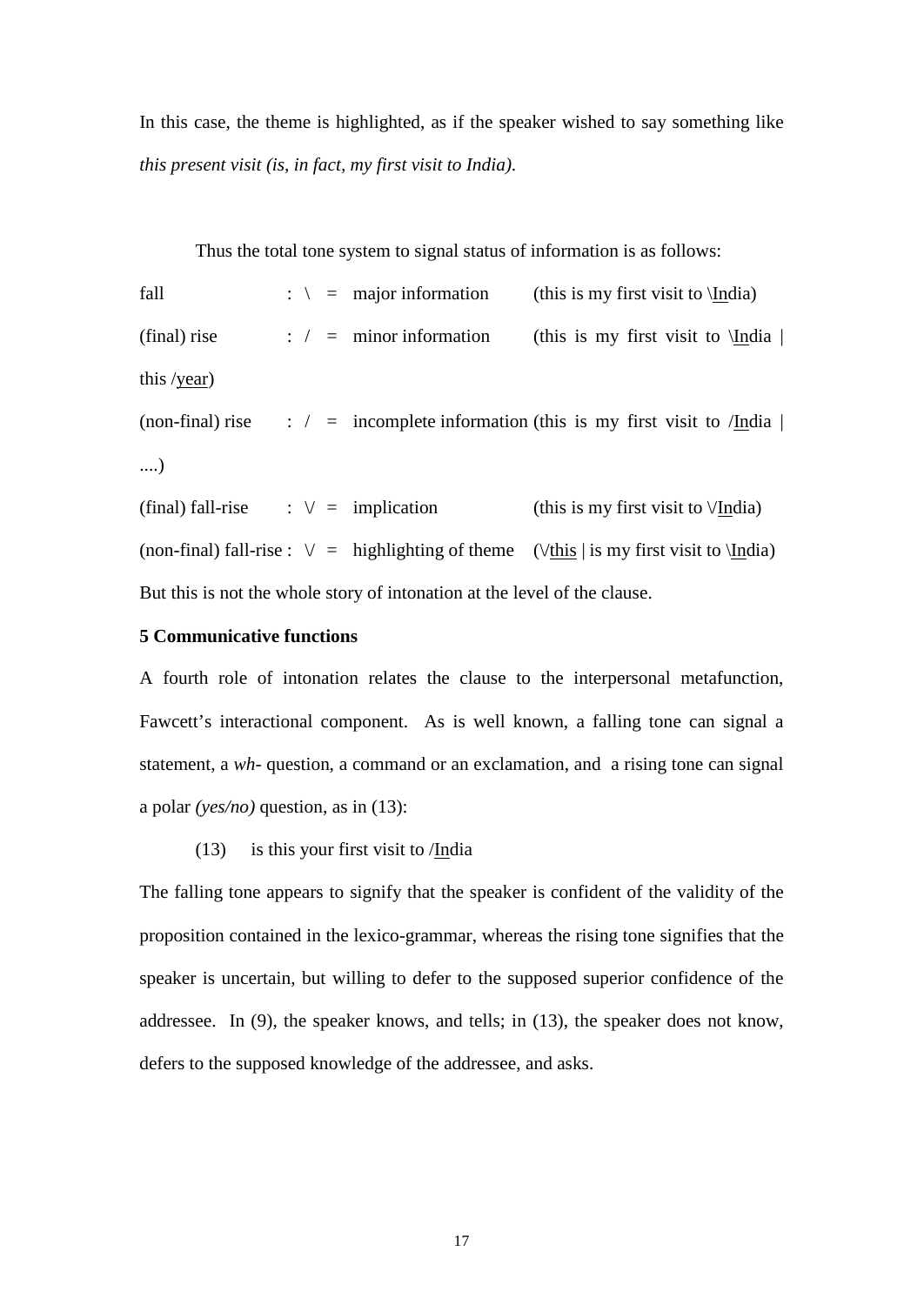It might then be asked why, typically, *wh-*questions are accompanied by a falling tone if they represent an asking for information. The answer is that the speaker is confident about parts of the proposition, and especially the process signalled by the verb, but is uncertain about just one other participant or circumstance in the proposition. For instance, in (14):

(14) where are you \staying in Hyderabad

the speaker know that *you are staying in Hyderabad*, (actor/process/circumstance) but not the precise location; similarly in (15):

 $(15)$  when did you ar $\text{trive}$ 

the speaker knows that *you arrived* (actor/process), but not the circumstance of 'point of time'. Compare these again with (13), in which the speaker indicates lack of any knowledge about the validity of the proposition *this is your fisrt visit to India.*

I call the case of the speaker knowing and telling 'the speaker's *dominance'*, and the case of the speaker not knowing and asking 'the speaker's *deference* to the addressee'. Dominance is paired with falling tones, deference with rising. At this point, we can again refer to Halliday's notion of 'dissociation of associated pairs' as another instance of semogenesis, language's inherent capability of providing new meanings. English speakers can dissociate the rising tone from a polar interrogative and allow it to accompany a declarative clause, producing a 'hybrid': a kind of statement but with deference to the addressee, as in (16):

### (16) this is your first visit to  $/India$

What this amounts to is a *query*, which might possibly be the result of a mis-hearing, or surprise (or even disbelief) at what one has heard. Likewise, English speakers can dissociate the falling tone from a declarative/imperative/exclamative clause and allow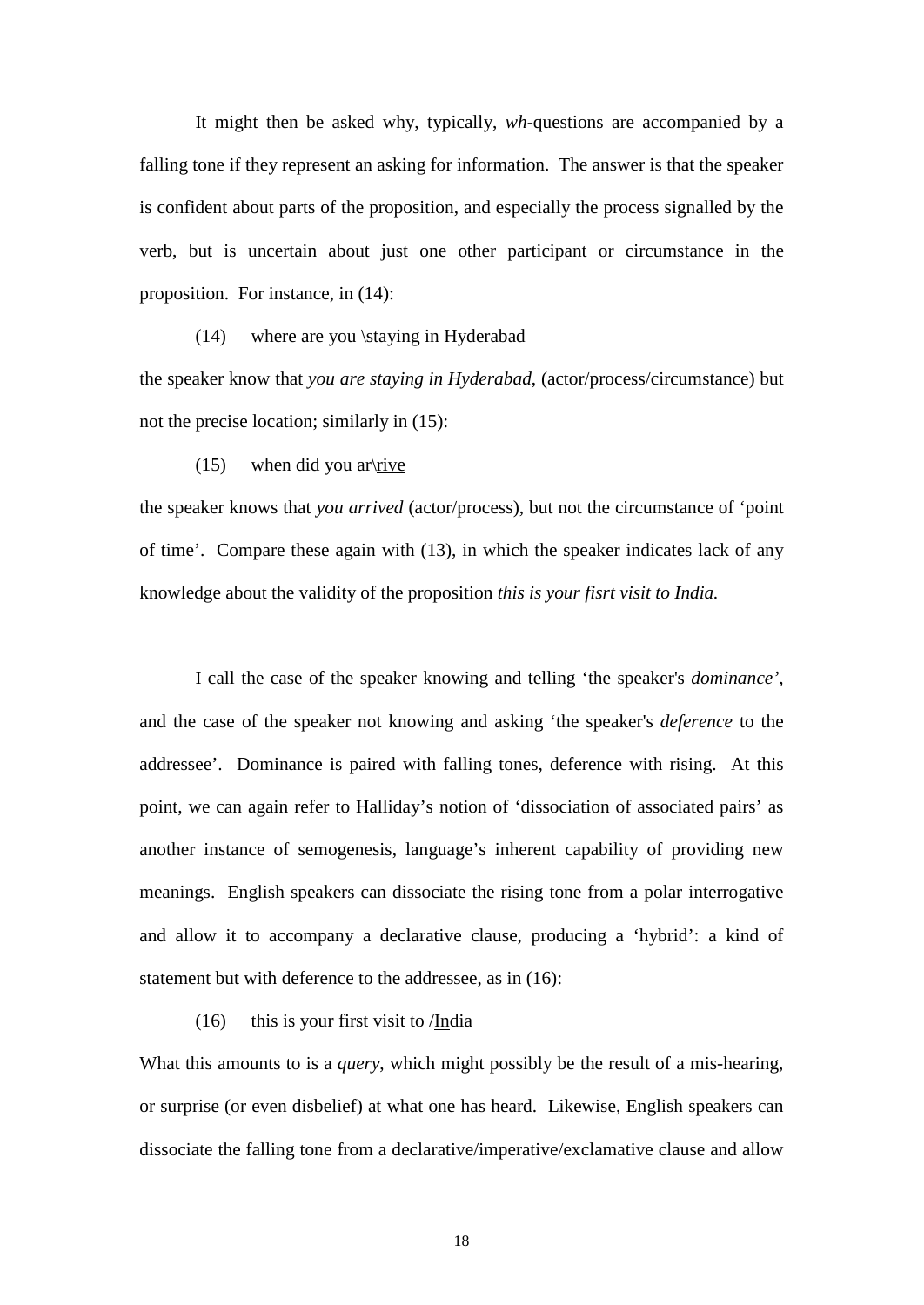it to accompany a polar interrogative, producing a different 'hybrid': a kind of question but with speaker dominance, as in (17):

(17) is this your first visit to  $\langle \text{India} \rangle$ 

What this amounts to is a kind of question in which the speaker indicates confidence in knowing the answer (*I'm pretty sure that this is in fact your first visit to India*); it is still intended as a kind of question, but it is a *conducive* question - Halliday (1970:27) calls it a 'forceful' question - in that it conduces, or constrains, the addressee to a specific, and expected, answer.

However, most polar interrogatives are accompanied by a rising tone, which is thus the neutral tone for *yes/no* questions. The falling tone is the neutral tone for statements, commands, *wh-*questions and exclamations. Yet the question might still arise in the reader's mind as to how we know whether a rising tone signals a *yes/no*  question at times, and incomplete or minor information at others. The answer, in theory, is quite simple, though in practice it is occasionally difficult to resolve. Rises indicate incomplete or minor information in intonation units (and clauses!) that are dependent on other units; if a unit with a rising tone - especially if it accompanies a declarative clause - closely precedes or follows (usually with minimum or no pausing) a unit with a falling tone, then it is usually perceived as being dependent on that unit. Rises indicate deference in independent units of intonation, which usually - though, as we have seen, not always - accompany a polar interrogative clause. The crucial matter is the perception of dependence, or independence; most of the time such perception is unproblematical.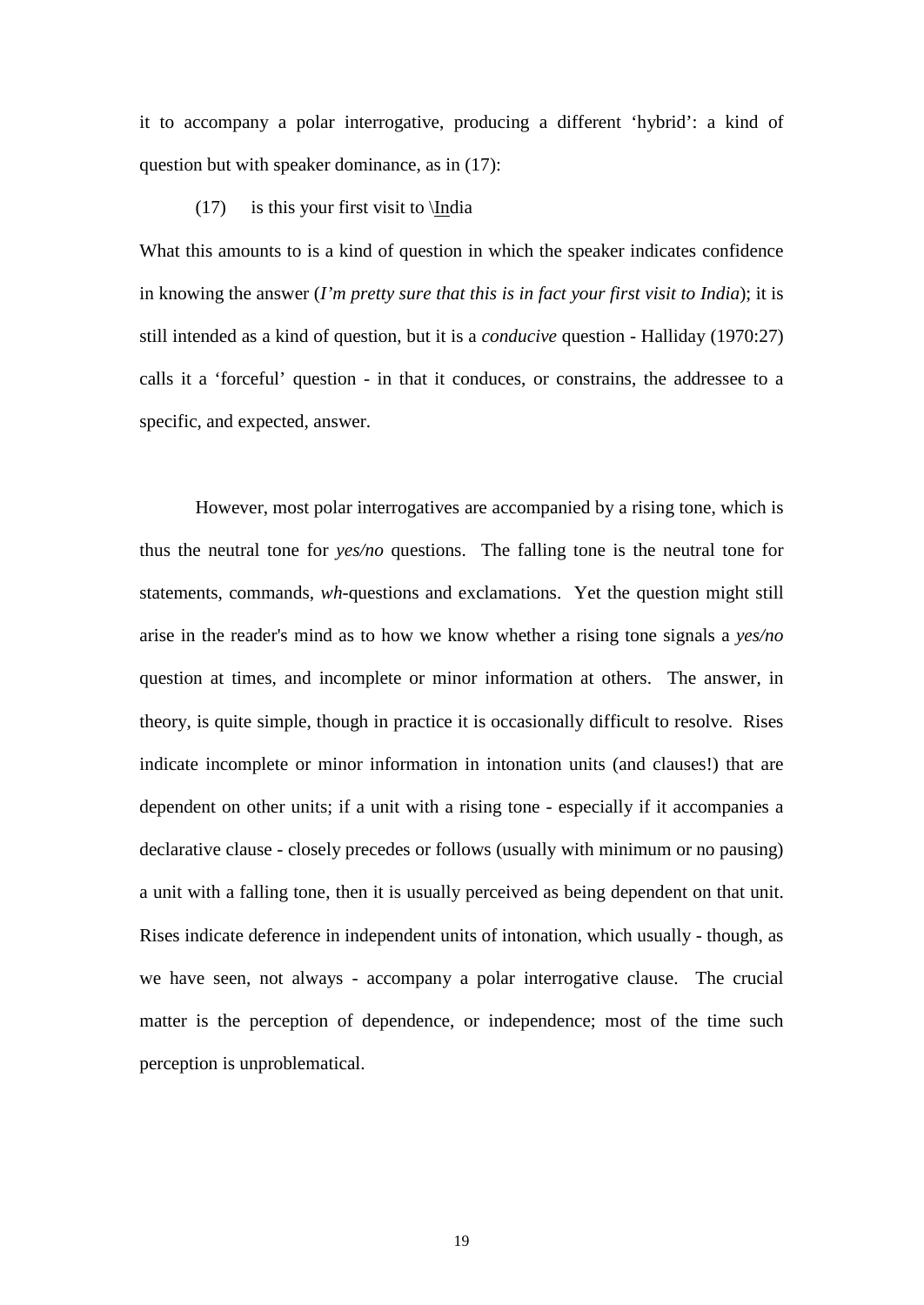One other point is worth noting in connection with intonation's role in the interpersonal metafunction, which is of particular interest to language teachers. In the language teaching profession, we have become used to recognizing a much wider range of communicative functions (discourse functions or speech acts) than just the traditional five (statements, two kinds of question, commands and exclamations). Following a categorization of communicative functions found in Leech & Svartvik (1994), there is a wide range of functions that can be labelled *information/reality/belief* e.g. answers, reports, denial, agreement, disagreement, hypothesis, doubt, etc; a second wide range labelled *influencing people* (known to others as *suasion*) e.g. requests, pleas, demands, coaxing, advice, suggestion, etc; and a third wide range labelled *social interaction*, e.g. greeting, farewell, thanking, acknowledging, regrets, apologies, etc. In a study reported at length in Tench (1990: 318-381), I discovered that in whatever category any communicative function belonged to, a fall represented speaker dominance, i.e. the speakerknows and tells, or the speaker assumes authority in influencing the addressee's action, or the speaker expresses primarily their own feelings in social interaction; and a rise represented speaker deference, i.e. the speaker does not know and asks, thereby deferring to the presumed superior knowledge of the addressee, or the speaker leaves the final decision for action to the addressee, or the speaker considers the addressee's feelings in social interaction.

A couple of examples will have to suffice, one from suasion and one from social interaction. *Shut the door* with a fall sounds like a command, with the speaker assuming that they have the authority to expect the addressee to comply (as, for instance, a parent towards their child):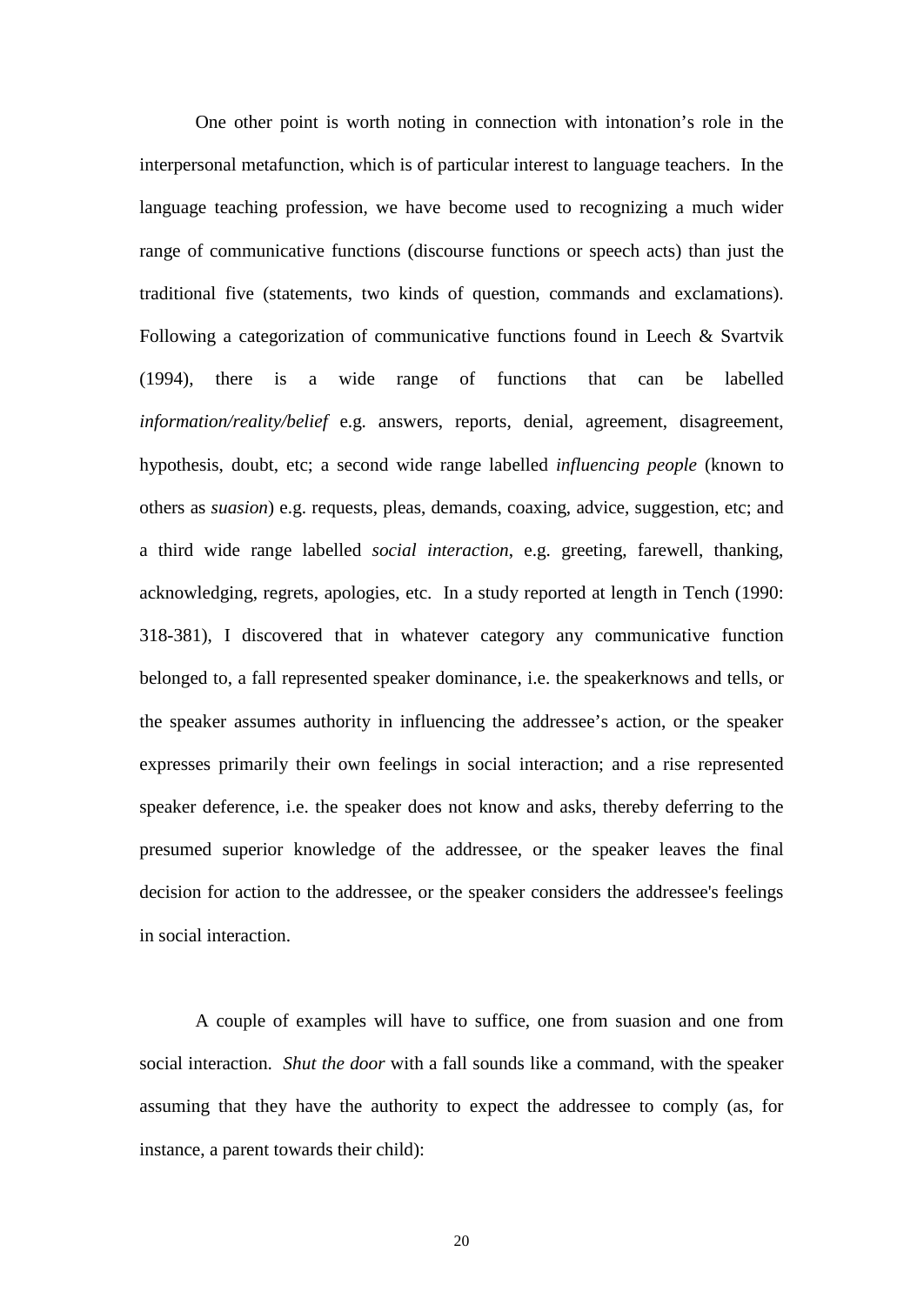But

(19) shut the /door

sounds more like a request or a plea, expressing perhaps merely the speaker's wish or hope that the addressee will comply. One might even "hear" a trace of *please*, or *will you?*, which, if verbalized, would have been accompanied by a rise:

(19a) shut the  $\sqrt{\text{door}}$  will you

A neat example from social interaction is the expression of *thanks*.

 $(20)$  \thanks

simply expresses the speaker's feeling, but

(21) /thanks

acknowledges the (feelings of the) supplier of the goods/services. Knowles (1987: 195) confirms this very example.

Thus, rising tones in independent intonation units signal speaker deference. Falling tones represent both speaker dominance and major information and thus act as a kind of default case. In other words: expect a falling tone, unless there is good reason for an alternative (speaker deference, incomplete or minor information, or the 'implications' of fall-rises).

### **6 Expression of attitude**

A third factor at the level of clauses constitutes the fifth role that intonation plays in English discourse. I need not specify English in this context, because it seems to be a universal feature of language, that attitude is expressed through intonation. This is often also designated the *paralinguistic* function of intonation. I do not intend to go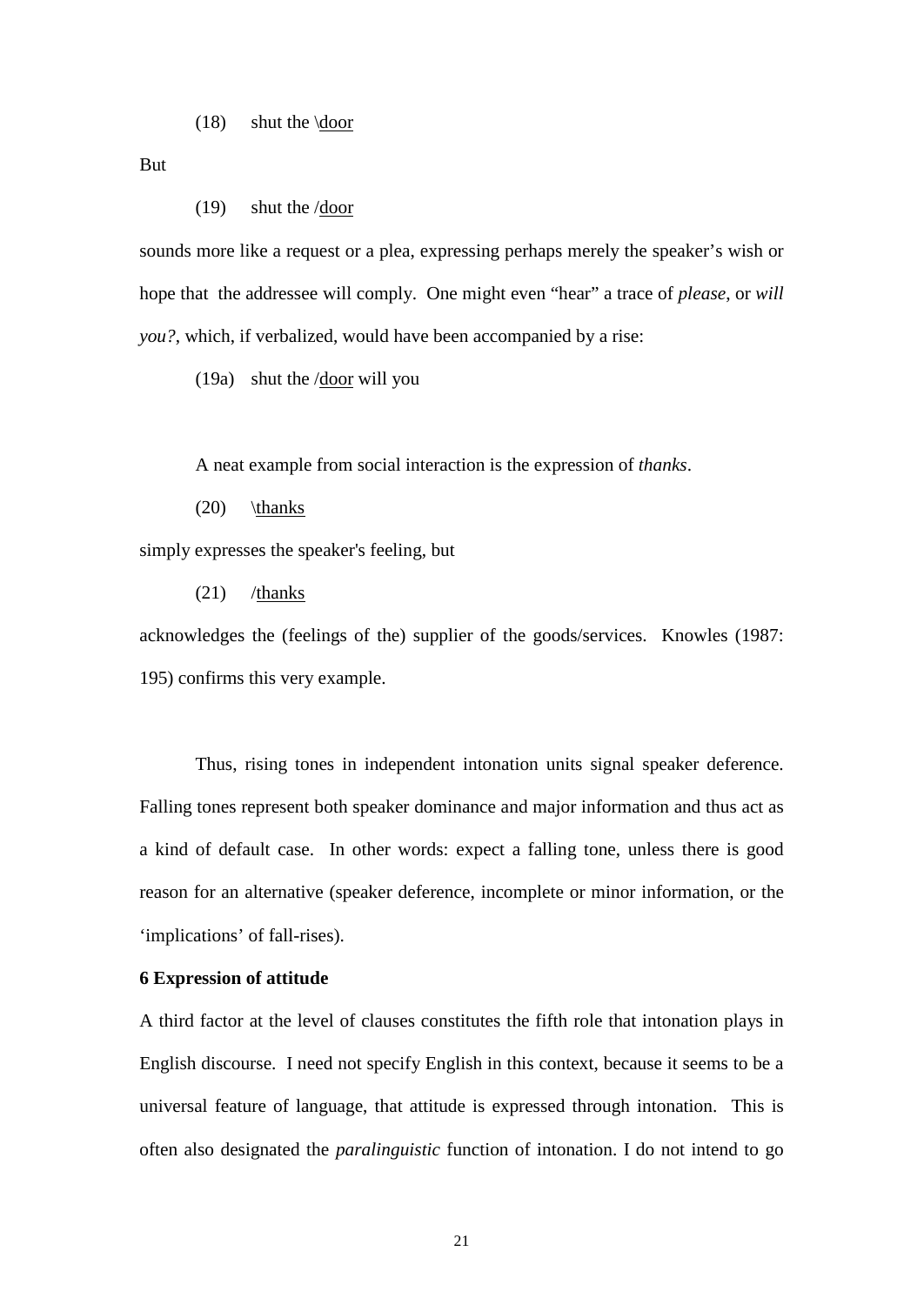into much detail here as the account of intonation's role in attitudinal, paralinguistic, expression is well known. For a survey of descriptions and a critical review, see Tench (1996: chapter 5). Suffice it to say that attitude is expressed through *degrees* of falls, rises and fall-rises - not that each attitude has one particular manifestation; rather, strengths of feeling correspond to lengths of pitch movement. Thus, whereas (16) represents a query, a higher rise represents, perhaps, greater surprise. And whereas (13) represents a plain question, a rise that did not rise far, say to mid-low pitch only, represents a sense of a non-committal or low degree of interest. Similarly, a fall from a higher than normal pitch level suggests strength of feeling, and a fall from a lower than normal pitch level suggets mildness.

On the matter of forms, two other points need to be made. On the one hand, an intensification of feeling in falls can be signalled not only by a higher than normal pitch movement (Halliday's 1+), but by a complex rise-fall,  $(\wedge)$ , Halliday's 5); the latter's meaning is even stronger than the former's. On the other hand, routineness (even boredom) can be signalled by a mid level tone (-), enabling the speaker to opt out of choices of either the system for indicating status of information or the system for indicating dominance or deference. Thus the tonal resources for the expression of attitude include high and low varieties of falls, rises, fall-rises and rise-falls as well as the additional contribution of the level tone. It is for this very reason - the variation of degrees of pitch movement on the basic tone choices - that this resource is referred to as *secondary* tones.

This secondary, or paralinguistic, resource extends to variations in the pitch levels and movements in the pretonic segment too. For instance, a high level pretonic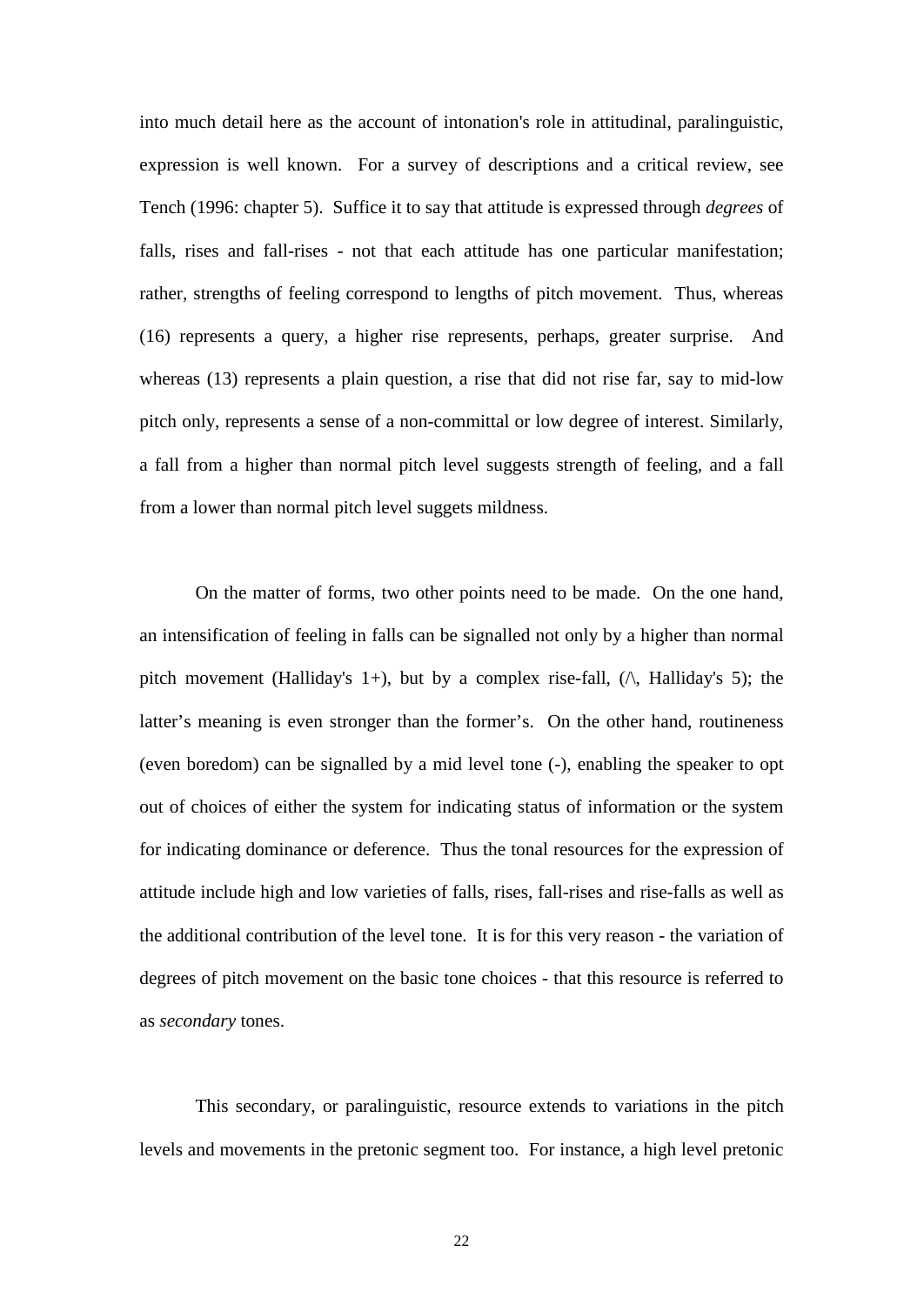before a fall conveys a sense of insistence, but a low level pretonic before a fall suggests a highlighting of the focus (Tench, 1996) by downplaying given information. I now recognize that this low level pretonic before a fall (and a high level tonic before a rise) actually signals what is given information in cases of narrow focus. Thus (22) can only mean that reference to first visits to any country is already given:

(22)  $\qquad$  this is my first visit to \India

Here, there is a narrow focus on *India*, which happens to have the tonic in its neutral position. The difference between (9) and (22) is in the pitch of the pretonic; (9) if it represents broad focus, i.e. all the information is new, would have a pretonic pitched at roughly mid level, whereas (22) with its lower than 'neutral' pretonic pitch indicates that the information it covers is given.

The difference between (9) and (23) can be illustrated too:

(23)  $\Gamma$  this is my first visit to \India

where the higher than 'neutral' pretonic pitch conveys a sense of insistence in addition to the status of the information as major.

This leads me on to two recent cases of innovations in intonation. The first case involves both the low level pretonic pitch and a mid-pitched level tone; there is a modest jump up in the pitch of the voice from the end of the low pretonic to the beginning of the mid level tone. The pattern

occurs in cases of routine listing, as in (24):

\_\_\_\_\_

 $\overline{\phantom{a}}$ 

(24)  $\Box$  he's been to -Canada  $\Box$  and the US- $\Delta$   $\Box$  he's been to Singa-pore  $\Box$  $_$  and  $.$  Au-stralia  $| \dots$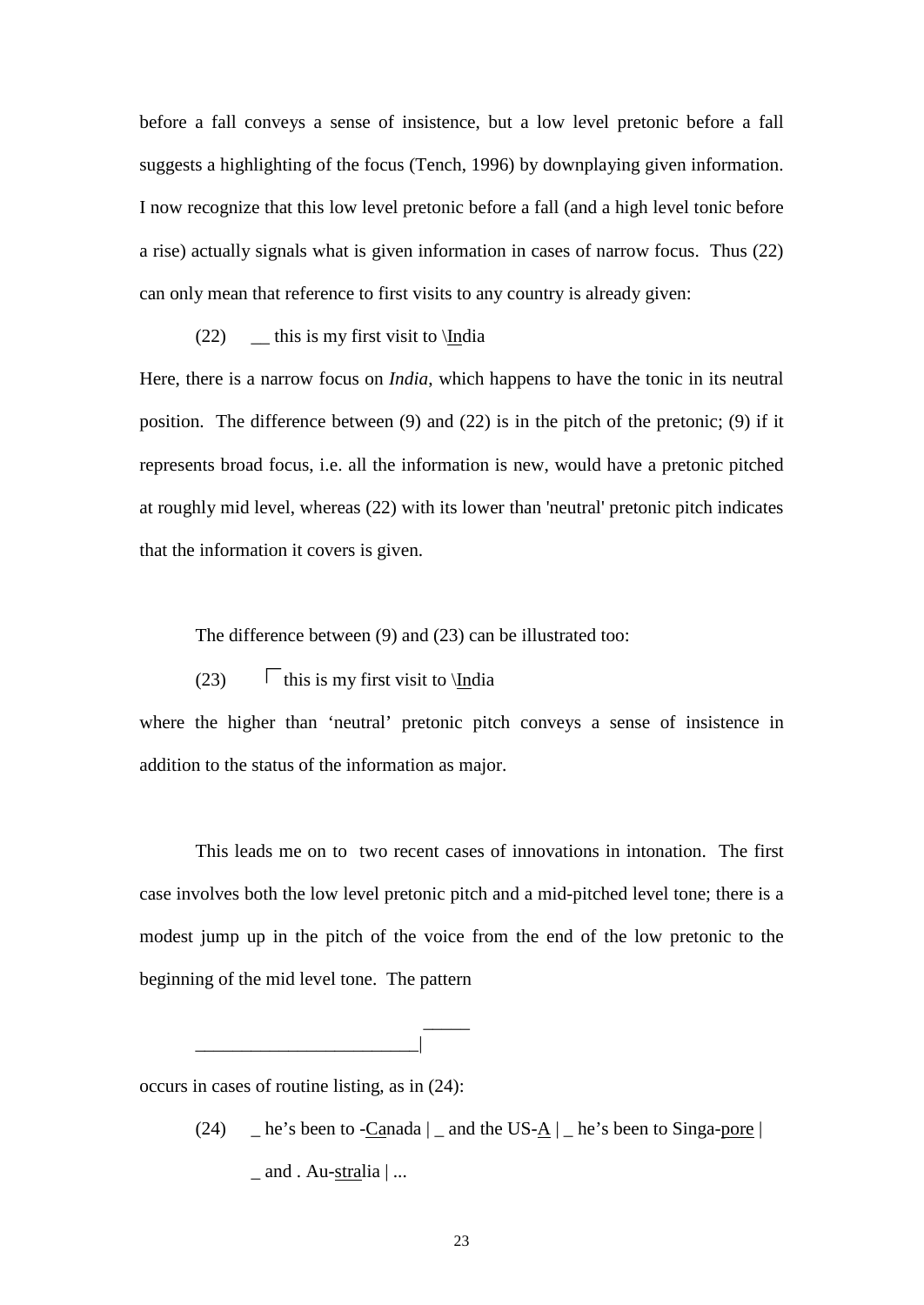Listing is usually indicated by a rise, as a piece of information that is incomplete; the final item in the list is then signalled by a fall. In (24), the idea of listing is indicated by the rise in the pitch between the pretonic and the tonic. Routineness is conveyed by the level tone. The low level pretonic contributes the sense of "same, old information". Thus, a relatively new intonation pattern has been created from meanings related to intonation forms associated with other patterns. This has been described in greater detail in Tench (1997, 2003). The pattern is now well established in British (including RP), American, and Australian accents and in the speech of many who use English as a second language.

The other relatively new pattern is known as the high rising tone (or terminal). It occurs with declarative clauses but is distinguished from the pattern of (16) by a general shift up in pitch of the whole unit relative to the pitch of the preceding units. This shift up in pitch is clearly detectable in the acoustic displays supplied by Bradford (1997), but appears to be ignored in all previous descriptions of this particular pattern, but see Tench (2003: 218f). The effect of the shift up in pitch is to topicalize the information (compare the effect of a high onset syllable in phonological paragraphing). This adds an extra dimension to the meaning of 'query' associated with (16); it suggests that not only is the speaker providing new information but also checks (or 'queries') the addressee's comprehension of the significance of that information. In (25):

# 25 she lives in  $\text{Cardiff}$   $\supset$  in /Wales

the speaker uses this pattern in the second intonation unit. The shift up in pitch is transcribed as  $\supset$ , and the rising tone conventionally as  $/$ , and it will be noticed that the clause type is declarative. So, in addition to supplying the information *she lives in*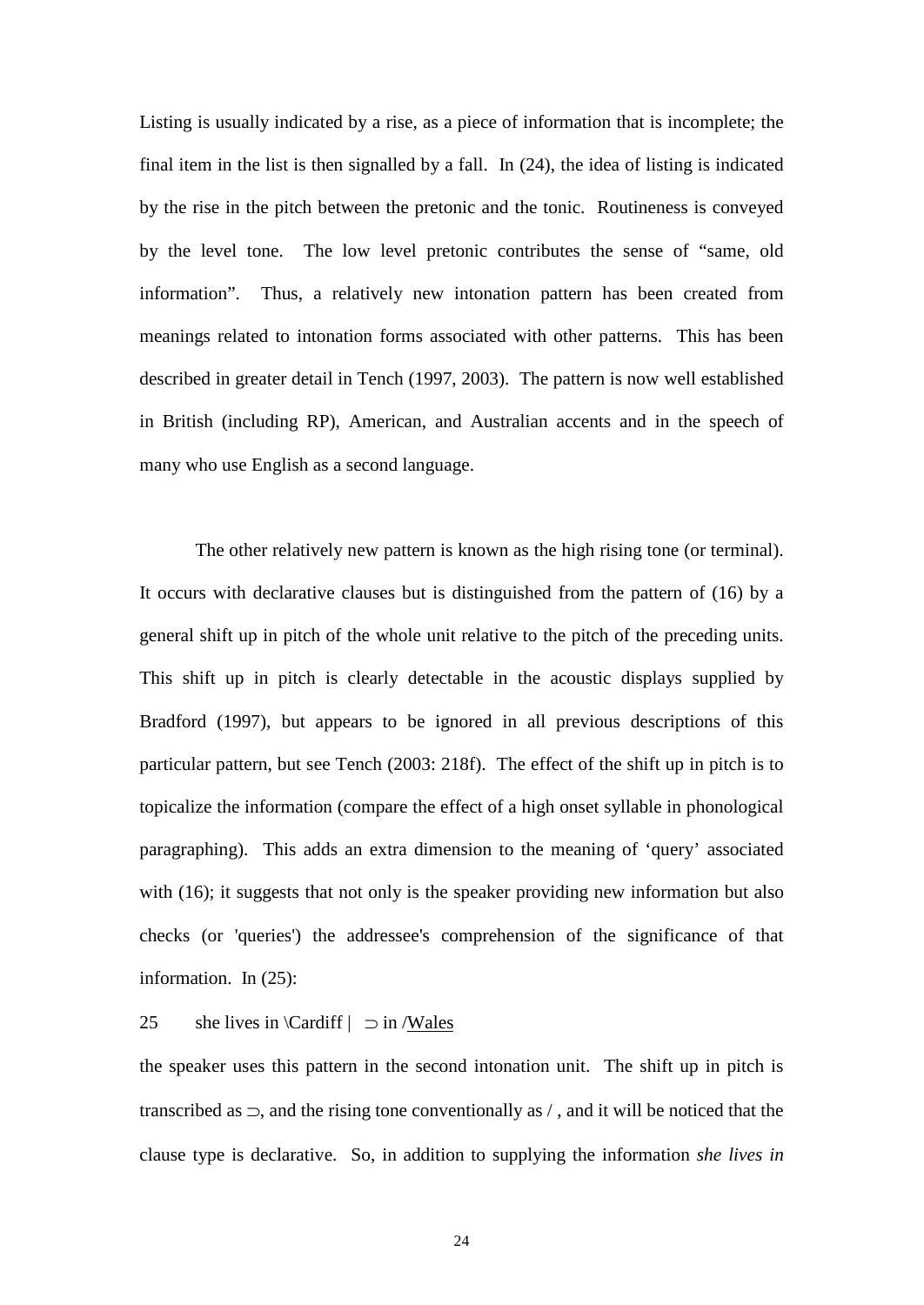*Cardiff*, the speaker supplies further information (that Cardiff is *in Wales*) but at the same time checks the addressee's comprehension, as if to ask a new (shift up in pitch) question (rising tone): *do you know where Wales is?* or *do you realize the significance of the reference to Wales?* It is a very clever device for simultaneously stating information and checking comprehension by introducing a new question. As can be seen, this new pattern makes creative use of meanings associated with forms in other intonation patterns. It, too, has been widely reported in North America, Australia, New Zealand and Britain. I believe it originally arose amongst speakers of English as a second language and was acquired successively in working class and (more recently) in the younger generation of middle class groups (Tench 2003).

## **7 Disambiguation of identically worded clauses in English**

Finally, the sixth role of intonation; in English, intonation distinguishes between lexicogrammatical patterns which happen to have identical strings of wording. For instance, in the string *she dressed and fed the baby* (Halliday, 1967), *dressed* is either intransitive, or transitive (along with *fed*) with *the baby* as complement. This ambiguity is resolved however in the spoken form:

(26a) she \dressed | and fed the \baby

(*dressed* = intransitive, ie. "she dressed herself"

(26b) she dressed and fed the \baby

(*dressed* = transitive, ie. "as well as feeding, she dressed the baby")

I conceded earlier that it is possible simply to classify such a case as the speaker's organization of information (ie. the third function). (26a) has to be interpreted as two distinct events; (26b) can well be interpreted as a single event (eg. getting the baby ready before going out). Moreover, (26a) bears neutral tonality in that each clause is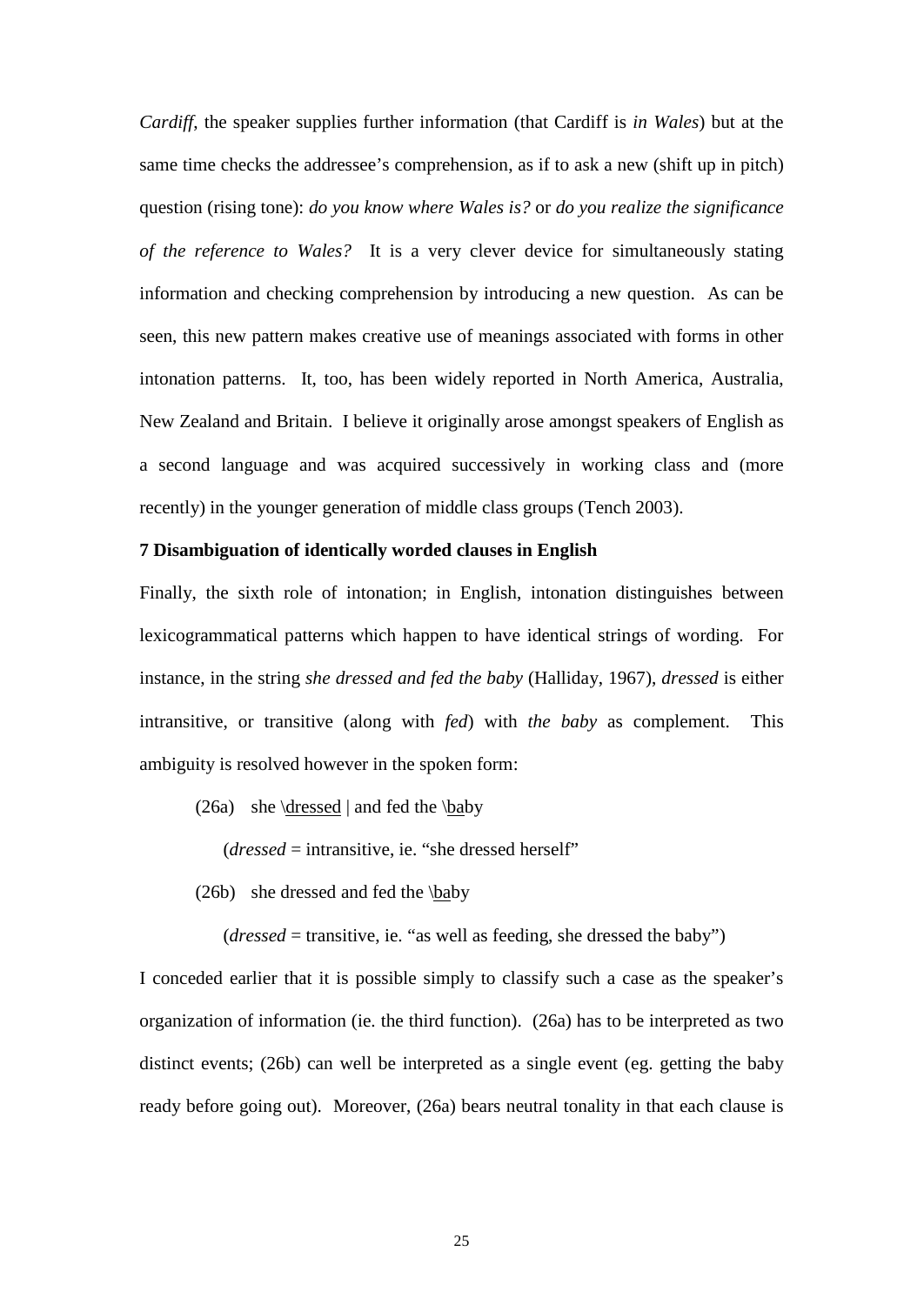accompanied by a separate intonation unit; (26b) has marked tonality by having two clauses within a single unit.

However, from the point of view of applied linguistics, it is worth noting a separate role for this kind of disambiguation. This particular role is peculiar to given languages, and that is why I needed to specify *in English* at the head of this section. Intonation plays a similar role in German (Tench, 1996a), although not in the equivalent case of (26a/b).

It is highly likely that other languages will not allow identical strings of wording because of surface grammatical differences, and so any contributory role of intonation will not be noteworthy. In English - and in German - on the other hand, there are quite a number of cases as the following illustrations show.

(27a) she came to \hear about it

(single, but complex verb group, ie. "she heard, by chance, about it")

(27b) she \came | to \hear about it

(two clauses; the second, non-finite clause indicates purpose)

(28a) she left me to get on with the \job

(single, but complex verb group, i.e. "I was left to get on with the job")

(28b) she \left me | to get on with the \job

(two clauses, as 27b; implies that *she* did the job)

(29a) they've left the  $\otimes$ 

(*the others* = complement of *left*)

(29b) they've  $\left| \frac{\text{eff}}{\text{th}} \right|$  the /others

(*the others* = gloss on *they*)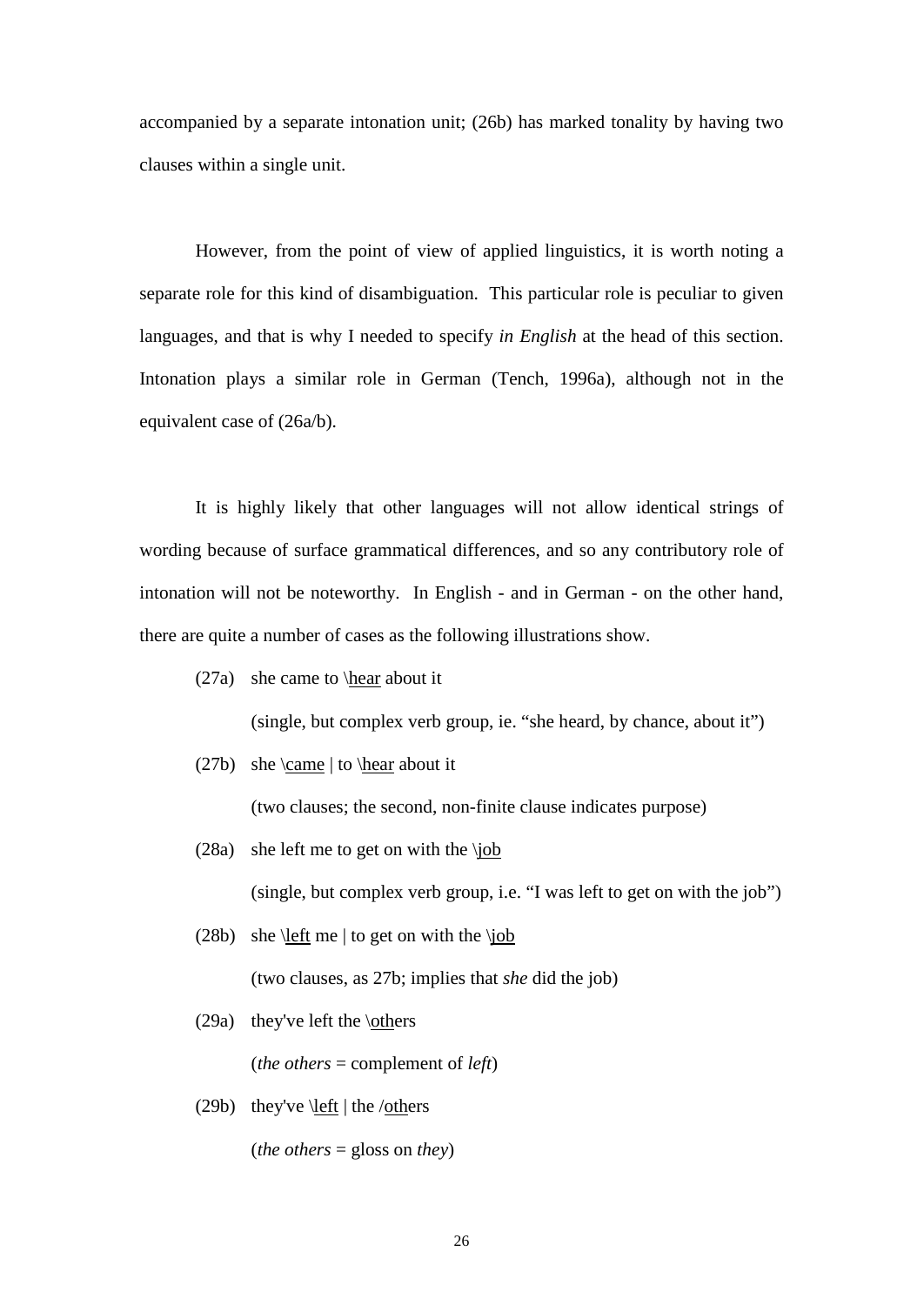(30a) you \know he's Welsh

(report structure; second clause embedded)

(30b) you /know | he's \Welsh

(two clauses; the first is a comment clause; the second is major information)

(31a) my brother who lives  $a/broad$  | ...

(relative defining clause indicating which of two or more brothers)

(31b) my /sister | who lives at /home  $| \dots$ 

(relative non-defining clause simply adding further information)

(32a) she spoke to me \honestly

(*honestly* = circumstance of manner)

(32b) she \spoke to me  $\hbox{honestly}$ 

(*honestly* = sentence adjunct, commenting on the validity of the

preceding clause)

In all these cases, a change of tonality indicates the difference in syntax. In the following cases, changes in tone and tonicity are also involved.

(33a) he didn't come because of the  $\lor$ money

(negative domain = not *because of the money*; implies that he did

come)

(33b) he didn't  $\text{come}$  because of the  $\text{money}$ 

(negative domain = not *come*: implies that he did not come)

(34a) it's the  $\backslash$ baker Mr Jones (or: it's the  $\backslash$ baker | Mr /Jones)

(*Mr Jones* = vocative)

(34b) it's the  $\backslash$ baker | Mr  $\backslash$ Jones

(*Mr Jones* = apposition)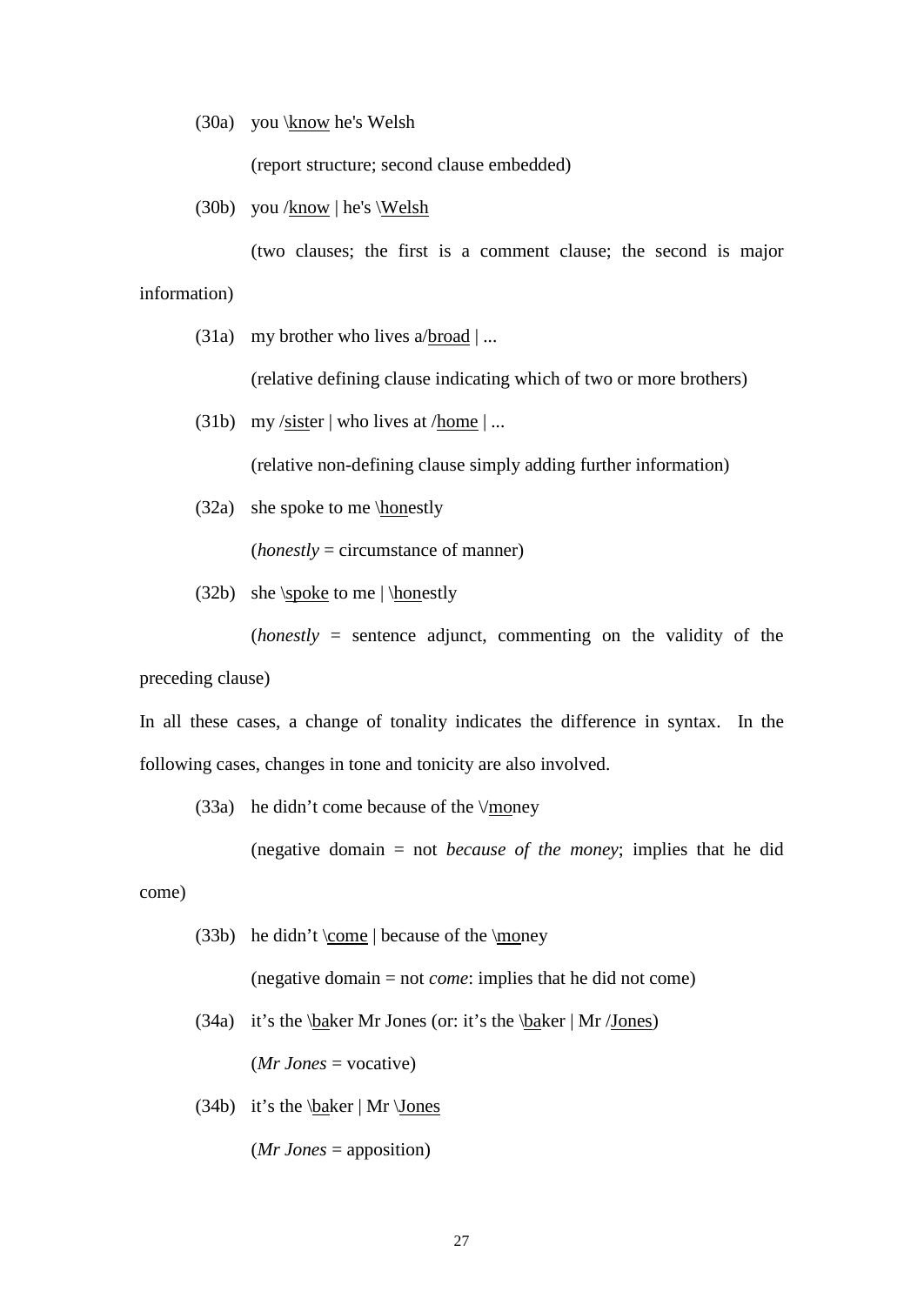- (35a) I want some /green  $|\text{/white}|$  and  $\text{/orange}$  flags (list, ie. three different kinds of flag)
- (35b) I want some green white and \orange flags (adjective sequence, ie. one kind of flag with three colours)
- (36a) I \asked myself

(*myself* = reflexive pronoun)

(36b) I asked my\self

 $(myself = \text{emphatic pronoun}, i.e. "I did the asking")$ 

Halliday (1967) and Tench (1996) furnish other examples. A contrastive analysis as Tench's (1996a) between English and German in this sixth role of intonation could yield many valuable insights for teachers.

# **8 Final note**

This classification of the categories of intonational meaning in English discourse has one other interesting feature, which is worth drawing attention to: each category or function is associated with a particular subsystem, or subsystems, of the total intonational system for the language:

- 1 the organization of information and
- 2 the disambiguation of syntactic "minimal pairs" involves **tonality** (units of information), **tonicity** (focus of information) and **tone** (status of information)
- 3 the communication of speech acts involves **tone** (dominance/deference)
- 4 the expression of attitude involves **secondary tone** (variations)
- 5 the indication of topics involves **paratones** (phonological paragraphing)
- 6 the identification of genres involves **prosodic composition** (including intonation)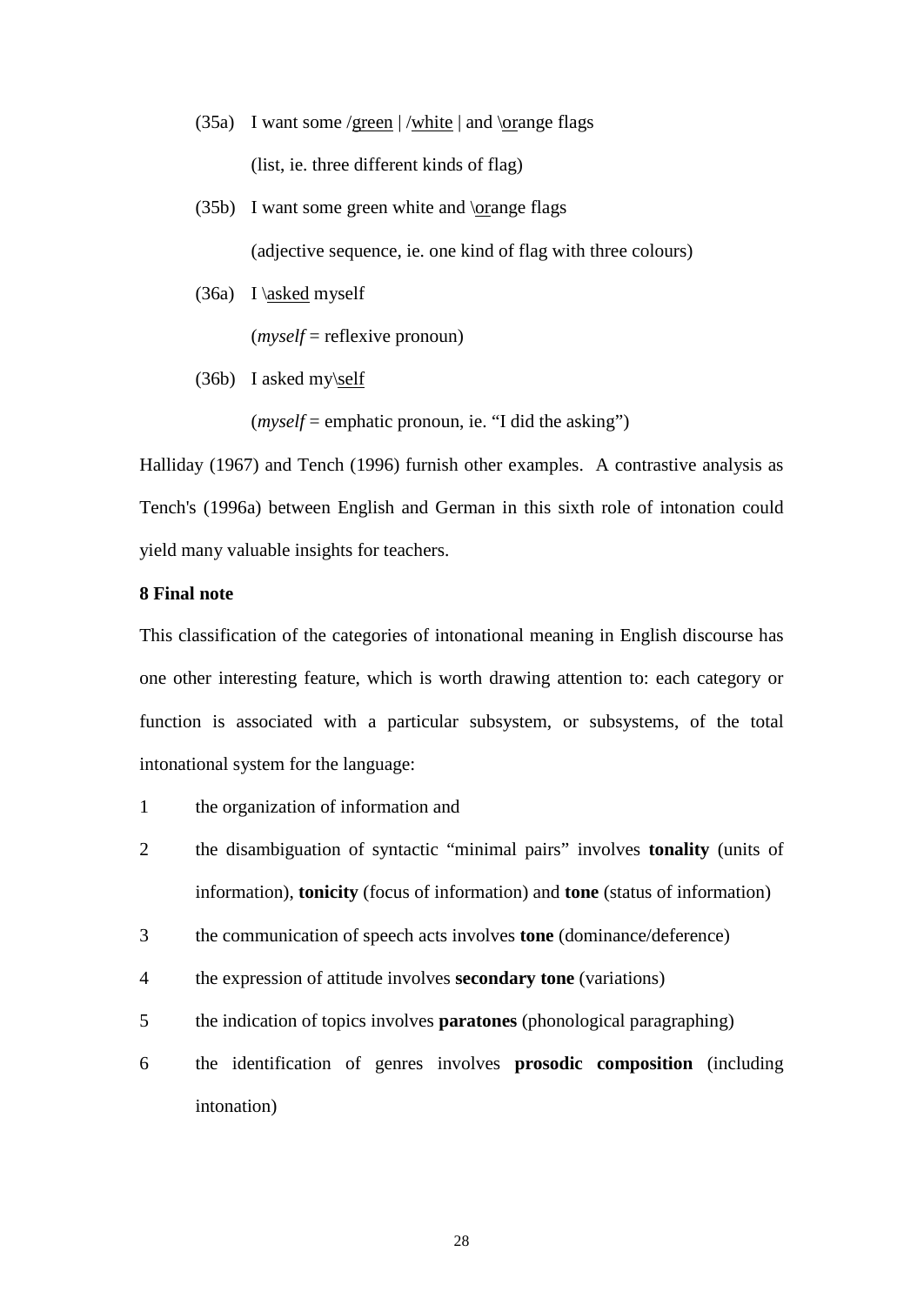Such a neat distribution of the intonational resources is most satisfying intellectually

and suggests a particular merit of the model of intonation that I have presented.

# **References**

Bradford, B.(1997) 'Upspeak in British English'. *English Today* 13.3: 29-36

Brazil, D. & Coulthard, M. (1979) *Exchange Structure*. Birmingham: English Language Research, University of Birmingham.

Brown, G., Currie, K & Kenworthy, J. (1980) *Questions of Intonation*. London: Croom Helm.

Brown, G. & Yule G. (1983) *Discourse Analysis*. Cambridge: CUP.

Couper-Kuhlen, E. (1986) *An Introduction to English Prosody*. London: Edward Arnold.

Crystal, D. (1969a) *Prosodic Systems and Intonation in English*. Cambridge: CUP.

Crystal, D. (1969b) Review of Halliday (1967), *Language,* 45: 378-94.

Crystal, D. (1997) *The Cambridge Encyclopedia of Language*. 2<sup>nd</sup> ed. Cambridge: CUP.

Crystal, D. & Davy, D. (1969) *Investigating English Style*. London: Longman.

Crystal, D. & Davy, D. (1975) *Advanced Conversational English*. London: Longman.

Fawcett, R.P. (1980) *Cognitive Linguistics and Social Interaction*. Heidelberg: Julius Gross & Exeter University.

Halliday, M.A.K. (1961) Categories of the the theory of grammar. *Word* 17.3: 241-92. Reproduced in Halliday 2002.

Halliday, M.A.K. (1967) *Intonation and Grammar in British English*. The Hague: Mouton.

Halliday, M.A.K. (1970) *A Course in Spoken English: Intonation*. London: OUP.

Halliday, M.A.K. (1985) *An Introduction to Functional Grammar.* London: Arnold.

Halliday, M.A.K. (2002) *On grammar.* Vol 1 in the Collected works of M.A.K. Halliday, edited by J.J. Webster. London: Continuum.

Halliday, M.A.K. and C.M.I.M. Matthiessen (1999) *Construing experience through meaning.* London: Cassell.